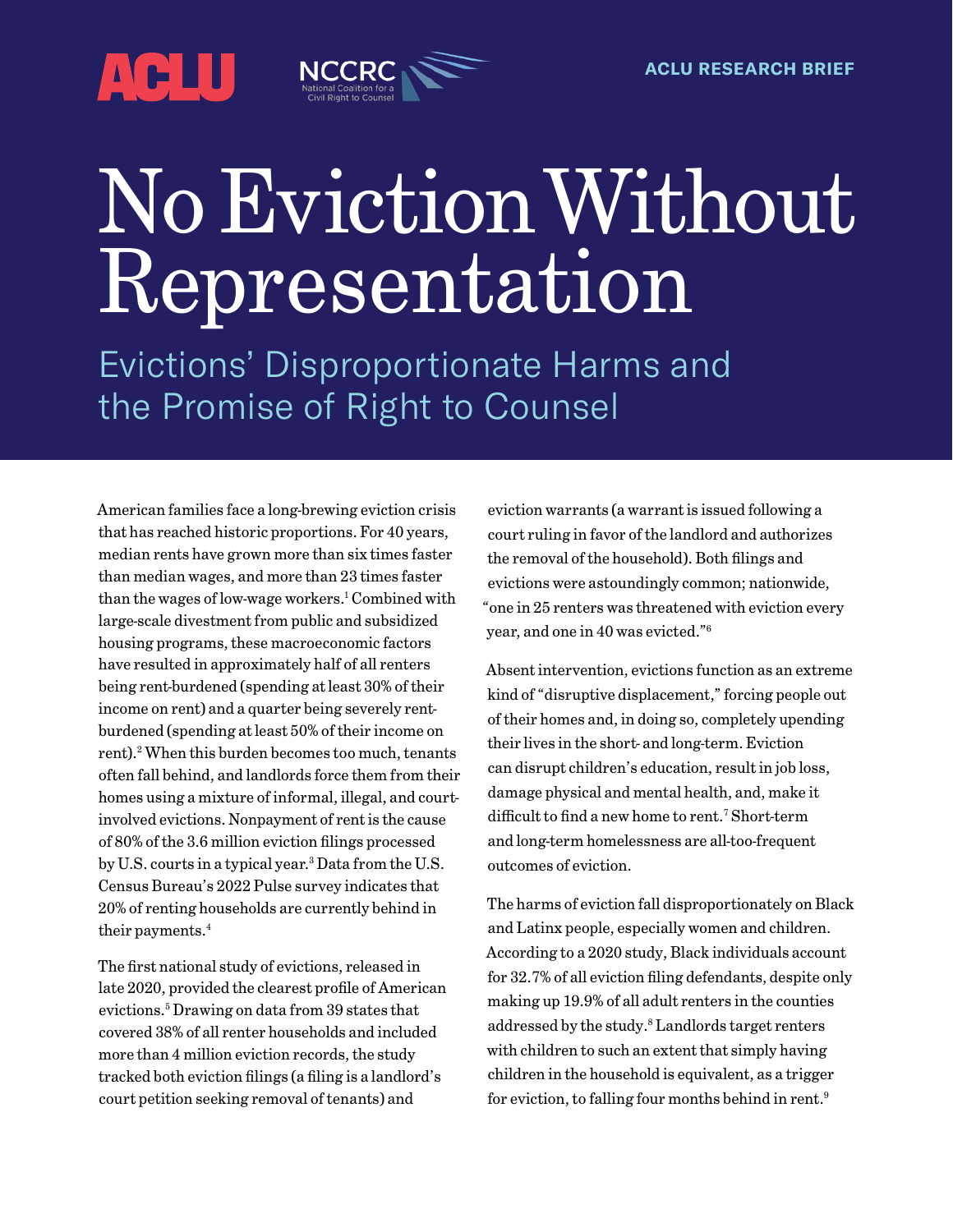# <span id="page-1-0"></span>The Fviction Process<sup>[10](#page-15-0)</sup>

When a residential lease agreement, either oral or written, is created, there is an immediate power imbalance, as landlords set the lease terms.<sup>11</sup> Tenants, particularly low-income people in need of the unit, are rarely able to negotiate. Leases often include unenforceable terms.<sup>12</sup> If an issue arises, such as an alleged failure to pay rent, a lease term violation, or the tenant remaining after the lease has ended,<sup>13</sup> the landlord is legally prohibited from using self-help tactics, such as removing a tenant's personal property without a court order or changing the locks,<sup>14</sup> although landlords frequently engage in this behavior nonetheless.<sup>15</sup> For an eviction to be lawful, landlords must use the eviction process set out in the law.<sup>16</sup> In theory, this is a safeguard for tenants, since evictions are subject to due process requirements. But eviction cases are designed to be disposed of quickly, often relying on unfair practices.

In most states, before filing for eviction, landlords must notify the tenant of the planned eviction, the issue, and the amount of time (sometimes as short as three days) to remedy or vacate.<sup>17</sup> Violations of notice requirements are common[.18](#page-15-0) Once the notice period is up, if the tenant and the issue remain, the landlord can file in court. Many tenants, misunderstanding their rights or likelihood of prevailing in court, vacate after receiving the initial notice or the filing but before the court date[.19](#page-15-0)

In at least half of all cases, tenants do not respond or appear at the court date.<sup>20</sup> This is often due to distrust of the judicial system, an inability to attend because of work or childcare obligations, or a lack of understanding about available defenses.<sup>[21](#page-16-0)</sup> The rise in the use of remote proceedings during COVID-19 has introduced new practical challenges for tenants.<sup>[22](#page-16-0)</sup> For those who appear, the power imbalance is only exacerbated: on average, 82% of landlords are represented in eviction cases, compared to only 3% of tenants.<sup>23</sup> Across the country, free legal

assistance for tenants is extremely limited, as legal aid providers are underfunded. And limits on opportunities and time to cure the issue can make effective intervention difficult.[24](#page-16-0)

Evictions are governed by complex substantive and procedural rules and laws, yet hearings often occur on the first court date. Courts encourage (or sometimes insist upon) pre-hearing hallway negotiations between tenants and landlord attorneys.[25](#page-16-0) Unrepresented tenants often agree to unfavorable settlement terms, which are then entered on the record without review. A settlement may allow a tenant to stay if certain conditions are met or define a period in which the tenant must leave. A judgment for arrears or costs is often included. Actual eviction hearings can last as little as two minutes.[26](#page-16-0) Unrepresented tenants rarely raise objections, counterclaims, or defenses.<sup>27</sup> Some jurisdictions even require tenants to pay the alleged amount of unpaid rent into court before raising a defense or proceeding to hearing.<sup>28</sup> Even if a tenant "wins," the fact of the filing can attach to their name, and future landlords can access it through a public record search.[29](#page-16-0) Many landlords refuse to rent to tenants named in an eviction, regardless of the outcome.

Where a tenant must vacate, the court will issue a warrant of eviction that the landlord enlists law enforcement to serve and execute. The tenant has a prescribed period to leave or, where permitted by law, to remedy the issue. Otherwise, law enforcement will remove the tenant from the unit. Tenants often lose personal property in this process, as items are left on the curb or put in storage and can only be recovered by paying a fee. Depending on the state, the eviction process can be accomplished in weeks[.30](#page-17-0) Appeals are often limited, discretionary, or impeded by the requirement of paying an "appeal bond."[31](#page-17-0)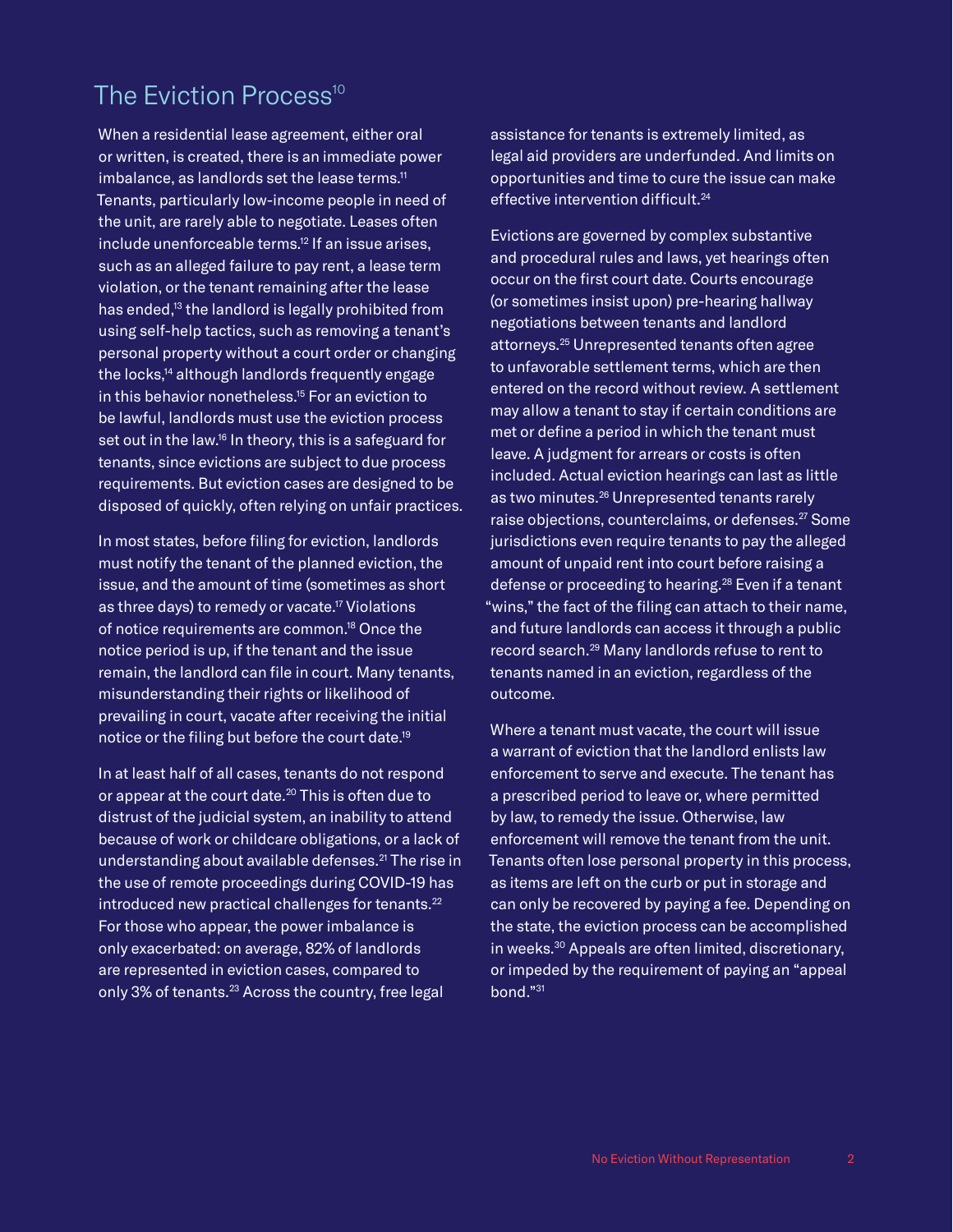<span id="page-2-0"></span>Americans facing eviction encounter a legal system that is often inaccessible, confusing, and overburdened. While, on average, over 80% of landlords are represented in eviction proceedings in court, just 3% of tenants are.<sup>[32](#page-17-0)</sup> Unrepresented tenants generally cannot make legal arguments, raise applicable defenses, respond to or raise objections, introduce evidence, preserve issues for appeal, or navigate the procedural obstacles of litigation. It also takes a significant amount of time to appear in court often close to an entire day—when many tenants must be at work or school, taking care of children, or managing other responsibilities. As a result of either intimidation by the legal process or responsibilities precluding court attendance (or both), tenants default at high rates in eviction cases. These factors may account for a decrease in public faith in our nation's civil courts.[33](#page-17-0)

Access to legal representation can protect families facing eviction from its many harms. Lawyers often help families remain in their home. Even when eviction proceedings end in tenants moving out (which tenants may desire, owing to either uninhabitable conditions or an irreconcilable breakdown in the relationship with the landlord), lawyers regularly help tenants avoid an eviction judgment, secure more time to move, avoid paying excessive back rent and fees, and seal eviction records that unfairly lock them out of new housing opportunities. Without guaranteed access to an attorney, as exists in criminal court, the vast majority of tenants do not have access to these protections.

With the support of a concerted national campaign, more than a dozen jurisdictions have enacted a right to counsel for tenants in eviction cases.<sup>[34](#page-17-0)</sup> The details vary by jurisdiction, but these programs all guarantee legal representation for tenants facing eviction.

This research brief analyzes existing evidence on the harms caused by evictions, particularly for Black and Latinx women and children, and examines how a right to counsel may mitigate those harms. The first section summarizes the research on the harms of eviction and who is most impacted by them. The second section synthesizes the empirical research on the effectiveness of legal representation in eviction proceedings. The brief concludes with actionable recommendations.

All people, regardless of their circumstances or background, should have access to safe and stable housing. Right to counsel measures are critical to fighting evictions and ensuring tenants have a fair chance to access legal protections and stay in their homes.

# The Impacts of Eviction

While the immediate impact of eviction is the loss of one's housing, the effects of eviction reverberate across many different areas of life. Evictions can influence access to education for children, physical and mental health, and financial stability. The harms caused by eviction make a right to counsel essential.

### Eviction, Employment, and Poverty

When tenants experience eviction, they are thrust into a cycle of displacement that lasts far beyond the initial housing loss. Experiencing an eviction and its aftermath can lead to job loss. When tenants do not have a stable housing situation and are constantly relocating, they are unlikely to maintain steady employment because of challenges to work performance and absenteeism[.35](#page-17-0) According to a study in Wisconsin, workers who experienced eviction or faced an involuntary move were 20% more likely to lose their jobs than consistently housed workers.<sup>36</sup> As part of the same study, 42% of respondents who were laid off in the two years prior to the study had also experienced an involuntary move.<sup>37</sup>

An eviction record can disqualify tenants from federal housing assistance, including public housing and subsidized housing vouchers.[38](#page-17-0) Many landlords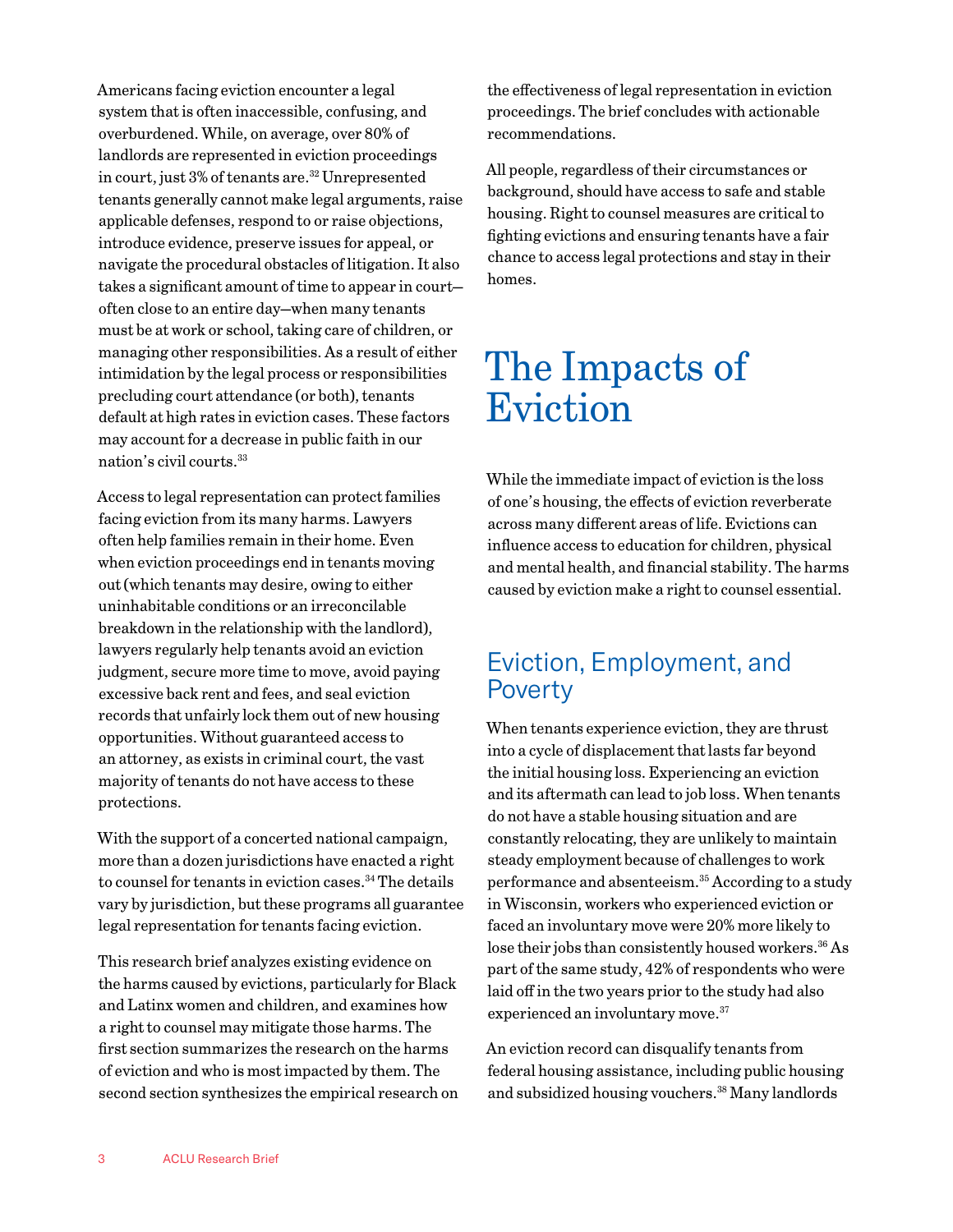<span id="page-3-0"></span>will not accept tenants with a previous record of eviction. Because of these limitations in attaining new housing, tenants who have faced eviction in the past will often continue to face residential instability. This cycle frequently results in homelessness.  $39, 40$  $39, 40$  $39, 40$ Those tenants who are able to secure new housing are often forced to relocate to distressed neighborhoods, which further hampers their life opportunities. $41$ 

When a person is unable to maintain a job because of lack of housing and is simultaneously unable to find housing because of financial instability and discriminatory practices against tenants who have faced eviction, poor tenants become trapped in poverty, increasingly limiting their way out.

### Fviction and Homelessness $42$

Evictions are one of the direct causes of homelessness[.43, 44](#page-17-0) Those who are evicted from their homes may find themselves unable to afford or secure housing. An estimation of the causal effect of evictions on homelessness in New York City stated that evicted persons are 16% more likely to apply to a shelter in the first two years after their eviction case is filed (the baseline shelter application rate of nonevicted households is 3.4%)[.45](#page-17-0)

The consequences of homelessness have been widely documented, and can range from poorer health to lower education attainment, limited employment opportunities, and increased victimization, among many others.<sup>46</sup> Clearly, the impact of losing one's home and ending up without housing can be dire. For example, according to an analysis of the U.S. Health Resources and Services Administration's 2009 Health Center Patient Survey, "homeless patients had worse health status than their housed counterparts."[47](#page-17-0) Researchers conducted analyses that found that homeless patients had "twice the odds as housed patients of having unmet medical care needs" in the year the study was conducted and "twice the odds of having an [emergency department] visit.["48](#page-17-0) A study conducted in Los Angeles drawing data from face-to-face interviews with homeless individuals found that two-thirds of the homeless adults they interviewed "met criteria for chronic

substance dependence.["49](#page-17-0) In addition, "22% [of the interviewees] met criteria for chronic mental illness," and "77% of those with chronic mental illness were also chronic substance abusers."<sup>50</sup> Though some individuals experience mental illness before becoming homeless, homelessness can lead to or exacerbate existing poor mental health.

Homelessness impacts all areas of life for individuals and families alike. Children experiencing homelessness often have their education disrupted. A robust body of research has identified decreased academic achievement as a consequence of homelessness. For example, according to a 2019 report about homeless students in New York City, only 23% of homeless students met their grade-level standards for English language art, compared to 43% of their peers who have always been housed.<sup>[51](#page-17-0)</sup> On the New York statewide math assessment, homeless students scored proficient at half the rate of their classmates who have always had housing.<sup>52</sup> Another study conducted in the Los Angeles Unified School District found that more than 80% of students living in shelters for three or more years were chronically absent for one or more school years.<sup>[53](#page-17-0)</sup>

All too often evictions leave individuals and families homeless. As discussed later in this brief, legal representation in eviction proceedings is a demonstrably effective intervention, and is therefore critical to preventing the harsh consequences of homelessness.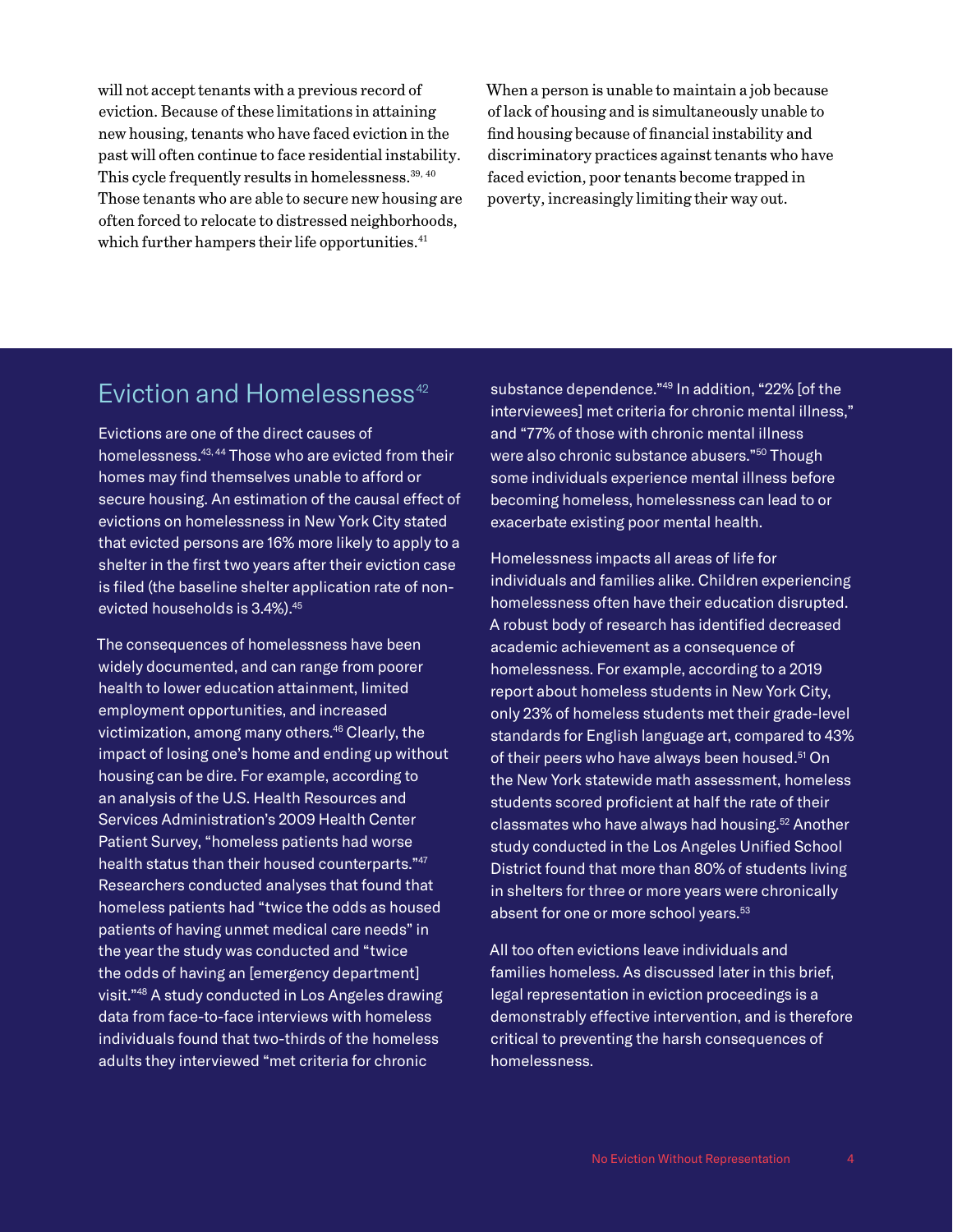## <span id="page-4-0"></span>Impact on Children

Experiencing childhood eviction can significantly alter the course of a child's life.

Housing stability has a profound effect on children's educational outcomes. According to research conducted by the MacArthur Foundation, residential changes during childhood are associated "with nearly half a year loss in school."[54](#page-17-0) This research shows that childhood moves, especially moving three or more times, "[are] associated with lower earnings, fewer work hours, and less educational attainment later in life.["55](#page-18-0) When evictions force families out of their homes, they often simultaneously force children to change schools and disrupt their education[.56](#page-18-0) The impact on homeless children's education can be especially harsh. More information on this can be found in the previous section on Eviction and Homelessness.

Families that had been evicted reported poorer physical and mental health and were less likely to have access to medical care and medications.

*— Hatch & Yun, 2021*

In some states, children are even being named in evictions. In New York, this became a more common practice as an unintended consequence of the state's Housing Security and Tenant Protection Act of 2019[.57](#page-18-0) According to Roland Nimis, an attorney with Legal Services NY, "[The intention] was to protect third parties if they are family members who may have succession rights…. The idea there was to sort

of codify that idea that [landlords] have to make sure [they're] giving everyone in the apartment notice who may have some rights." In Massachusetts, "a growing number of parents are finding their children are being listed on eviction notices.["58](#page-18-0) Once a child is listed on an eviction notice, their name is entered into a court database. The effects of this can last a lifetime and can cause children to become subject to tenant blacklisting.<sup>[59](#page-18-0)</sup>

# Health Impacts

The potential health effects of eviction are among the most explored areas in the research literature on eviction impacts. This research has demonstrated that housing instability can decrease adult and child mental and physical health. Forty-seven studies using various methods and samples were assessed in a 2017 systematic review; this research found that people facing eviction or foreclosure had poorer health outcomes, including depression, anxiety, cardiovascular issues, and food insecurity. $60$  Two more recent studies, both using data from the National Longitudinal Study of Adolescent to Adult Health, found similar results: families that had been evicted reported poorer physical and mental health and were less likely to have access to medical care and medications.[61](#page-18-0) A longitudinal study of housing court tenants in New Haven, Connecticut, also identified associations between evictions and mental health outcomes, including depression, anxiety, stress, and suicide.<sup>62</sup>

One specific risk that has been identified in the research literature on health impacts is lead poisoning. Tenants who have received an eviction notice and are still living in their homes are less likely to receive services from their landlords, including testing for lead.[63](#page-18-0) This lack of testing puts children of families facing eviction at higher risk of lead poisoning. Similarly, another study found that eviction early in life for children living in urban settings was a powerful predictor of lead poisoning.<sup>64</sup>

Sexually transmitted infections (STIs) may represent another health risk factor caused by eviction. One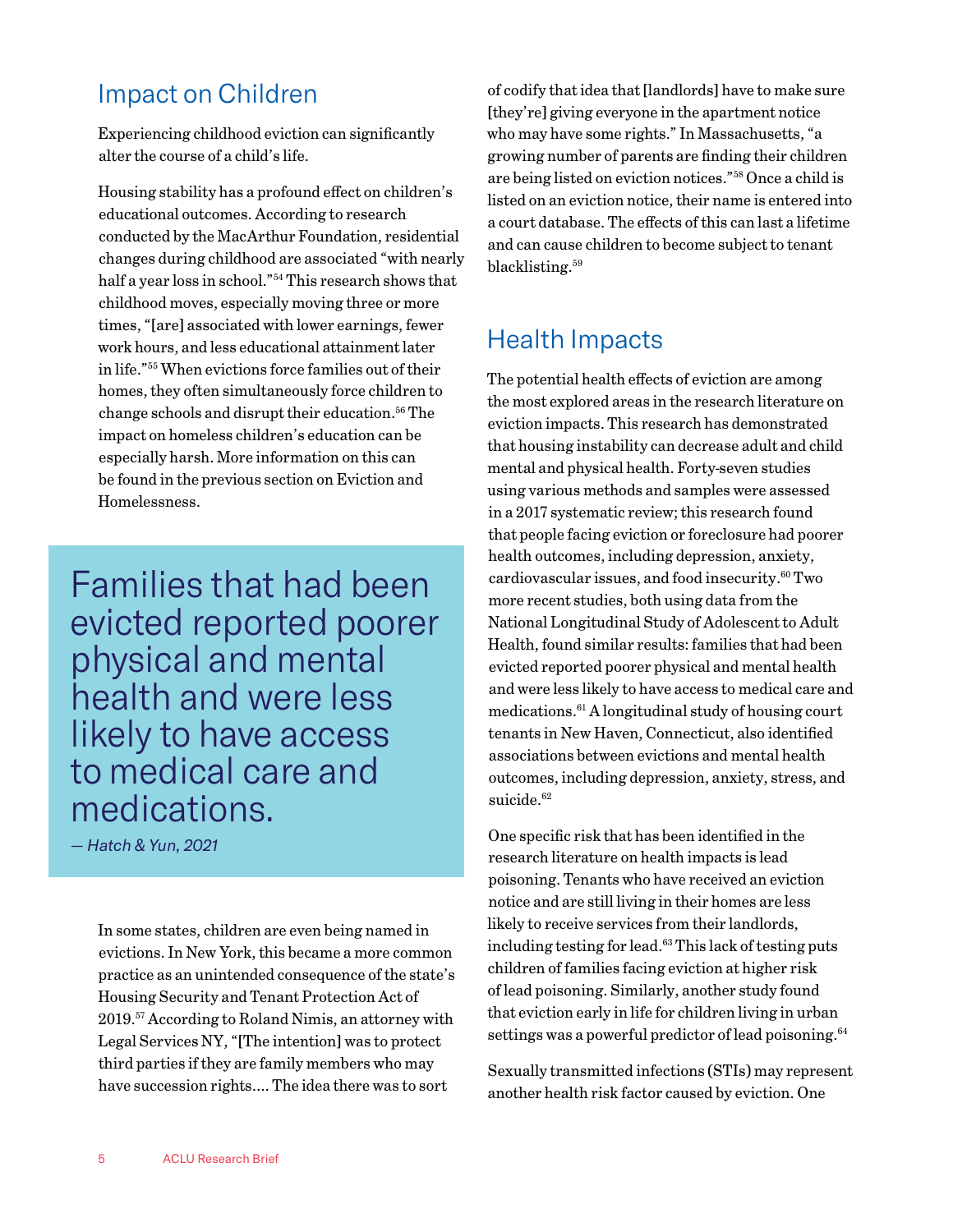<span id="page-5-0"></span>study, looking at data from the Eviction Lab's National Database and AtlasPlus, found significant associations between county-level eviction rates and rates of chlamydia and gonorrhea.<sup>[65](#page-18-0)</sup> The findings indicate that eviction may result in increased sexual and/or social vulnerabilities in ways that elevate community levels of STIs.<sup>66</sup> Eviction and the resultant displacement may also disrupt healthcare access and decrease opportunities for STI testing and treatment.<sup>[67](#page-18-0)</sup>

Eviction can also have an effect on the health of mothers and babies. According to one study, when comparing evicted and non-evicted mothers, evicted mothers "experienced more material hardship, were more likely to suffer from depression, reported worse health for themselves and their children, and reported more parenting stress.["68A](#page-18-0)nother study conducted in Georgia found that eviction during

pregnancy (compared with maternal eviction at any other time) can cause adverse birth outcomes, including reductions in infant weight and gestational age at birth[.69](#page-18-0)

Several studies assessed in the aforementioned 2017 systematic review also reported increased negative behavioral outcomes among those facing eviction, including family violence[.70](#page-18-0) This review found mixed results for impact of eviction and substance abuse, with some studies finding an association and others  $not.<sup>71</sup>$  $not.<sup>71</sup>$  $not.<sup>71</sup>$ 

Furthermore, eviction has been associated with lack of access to medical coverage. According to one study, "eviction was associated with 63% higher odds of losing Medicaid coverage…fewer pharmaceutical prescription fills…and lower odds of generating any healthcare spending.["72](#page-18-0)

### Impact of the COVID-19 Pandemic on Eviction

America's eviction crisis has been decades in the making, but the economic dislocations caused by the global coronavirus pandemic are exposing dramatically more American families to a dysfunctional and harmful system. For many renters, the pandemic has resulted in job and wage loss.

Though the unemployment rate has gone back down since July 2020, many Americans are still unable to pay their rent. The U.S. Census COVID-19 Household Pulse Survey from December 2021 showed that over 5 million women, constituting nearly 17% of women who rent, were behind on their rent.<sup>[73](#page-18-0)</sup> Nearly 31% of Black, non-Hispanic women and nearly 20% of Latinx women renters were behind on their rent.

Throughout the pandemic, some states, localities, and eventually the federal government put in place eviction moratoria to help some tenants stay in their homes.<sup>74</sup> However, these moratoria expired before most tenants recovered from the economic losses of the pandemic. Congress, through two versions of the Emergency Rental Assistance Program, also

allocated \$46 billion in funding to be distributed by individual states.<sup>75</sup> Some jurisdictions used funding from these programs to help start right-to-counsel programs and increase representation for tenants facing eviction.<sup>76</sup> However, due to extensive need, funds quickly began to run out. As of January 2022, New York, Texas, and Oregon had almost entirely used up their funds while still having significant demand[.77](#page-18-0) In response, the Biden administration has begun "pulling back cash from states with relatively few tenants" and redistributing the money to states that have used all or most of their funds, including California, New York, New Jersey, and Illinois. New York, which will receive \$119 million in additional funding, had requested  $$1.6$  billion in aid.<sup>78</sup>

With renters still unable to pay their rent and lacking government protection, many tenants have faced eviction and housing displacement, both of which are particularly threatening to individual and public health during a global pandemic. Eviction is likely to increase COVID-19 infection rates through overcrowded living environments, transiency, limited access to healthcare, and a decreased ability to comply with pandemic mitigation regulations[.79](#page-19-0)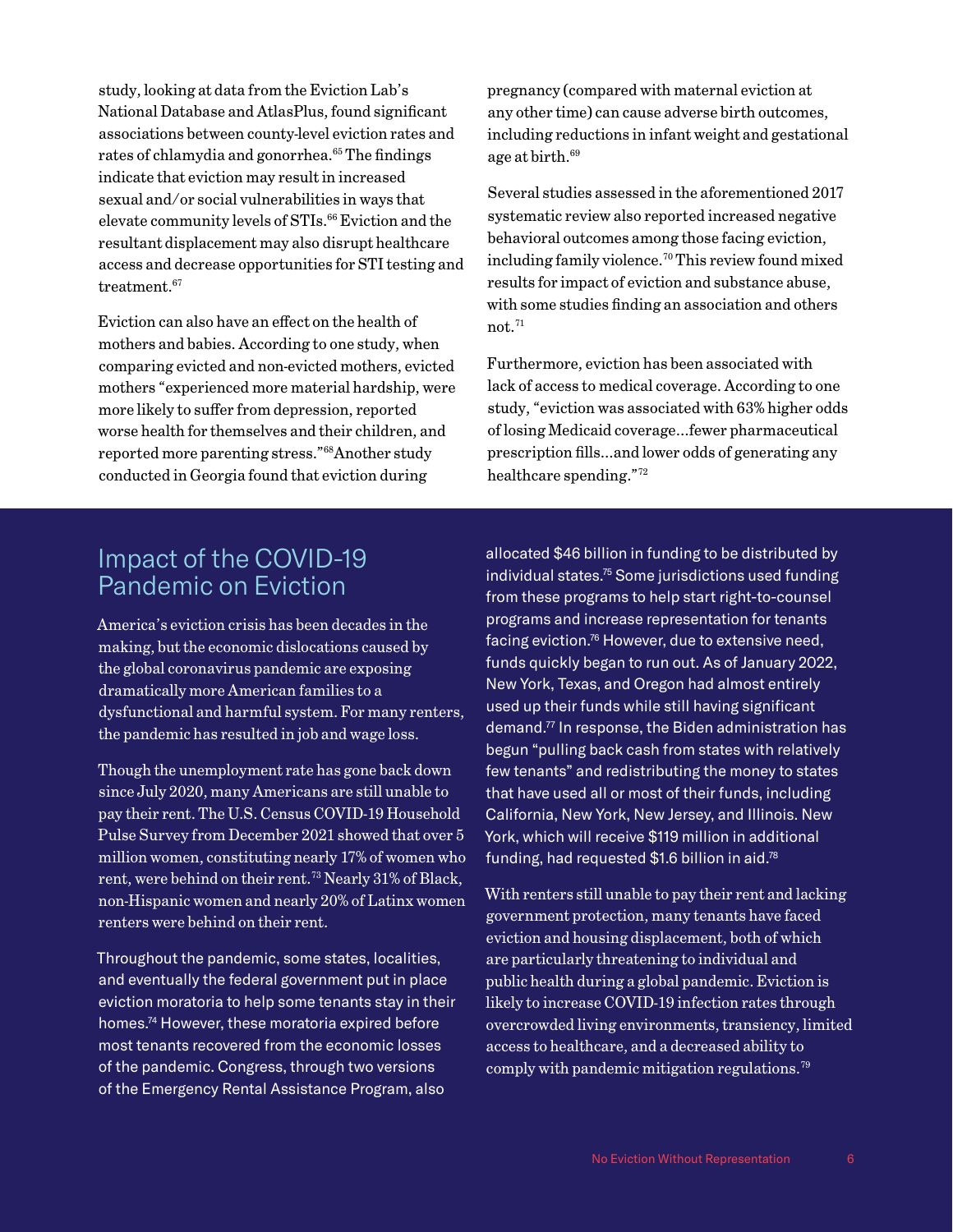# <span id="page-6-0"></span>Impact on Civic Engagement

Past research has demonstrated that those who lose their homes are less likely to participate in the political process and are less likely to vote. $80,81$ However, this work has focused on people losing their homes due to foreclosure. While some existing research has examined the impact of eviction on civic and community engagement,<sup>[82](#page-19-0)</sup> researchers have just recently begun to study the impact that eviction can have on renters' democratic participation and found that negative life events, including evictions, were related to lower voter turnout.<sup>[83](#page-19-0)</sup> A study published in 2021 drew on eviction and voter record data from 19 states and concluded that "residential eviction contributed to voter demobilization in the 2016 presidential election.["84](#page-19-0) Replications of this analysis with 2012 data, as well as additional analyses with somewhat different methods, yielded similar findings.<sup>85</sup>

### Disproportionate Impacts of Eviction on Black and Latinx Women and Children

Data from a 2020 national study of evictions found that women—especially Black and Latinx women are disproportionately targeted for eviction.<sup>86</sup> The number of women evicted is 16% higher than the number of men evicted (across the 1,195 counties studied, 341,756 women were evicted, compared with  $294,908$  men).<sup>87</sup> Black women face eviction filings at nearly twice the rate of white women.<sup>88</sup> Black women are also more likely to have a case filed against them that is later dismissed.<sup>[89](#page-19-0)</sup> These trends hold true across the U.S.: four out of five Black renters live in a county where landlords disproportionately file eviction cases against Black people.<sup>[90](#page-19-0)</sup> Accordingly, Black women are the group most likely to be harmed by evictions and policies that screen out housing applicants with prior evictions.[91](#page-19-0)

The Fair Housing Act prohibits discrimination based on familial status,  $92$  but, in practice, landlords commonly target families with children for eviction and illegally discriminate against prospective tenants with children. An analysis of data from

Milwaukee found that families with children are 17% more likely to be evicted than those without children, even after accounting for factors such as amount of rent owed, race, and family structure.<sup>93</sup> Another study, also from Milwaukee, found even greater disparities for families with children: a renter with two children has an 11.7% chance of being evicted in a year, compared to a 9.5% chance for a renter with one child and a 7.3% chance for a childless renter.<sup>94</sup> As with evictions, unrepresented tenants are highly unlikely to know how to address discrimination effectively using the legal process.

# Nearly one in five Black and Latinx children experience eviction by age 15.

*— Lundberg & Donnelly, 2018*

The faces of America's eviction crisis are those of children. Recent estimates of the scale of the problem found that 15% of children born in large American cities experienced eviction by age 15.[95](#page-19-0) Children of color experience eviction at especially high rates, as do children born to families in poverty. Nearly one in five Black and Latinx children experience eviction by age 15 (approximately 19% and 17%, respectively), as do just over one in 10 (11%) white children born in large U.S. cities.<sup>96</sup> Over a quarter (29%) of children living in "deep poverty," defined as below 50% of the poverty line, are evicted before age 15[.97](#page-19-0)

Furthermore, there is a small body of research indicating that the health impacts of evictions do not impact everyone equally, and that some populations may experience greater harm to their health from evictions than others, including women and Black populations[,98](#page-19-0) along with people living with HIV/ AID[S99](#page-19-0) and those with existing mental health and substance abuse issues.<sup>100</sup>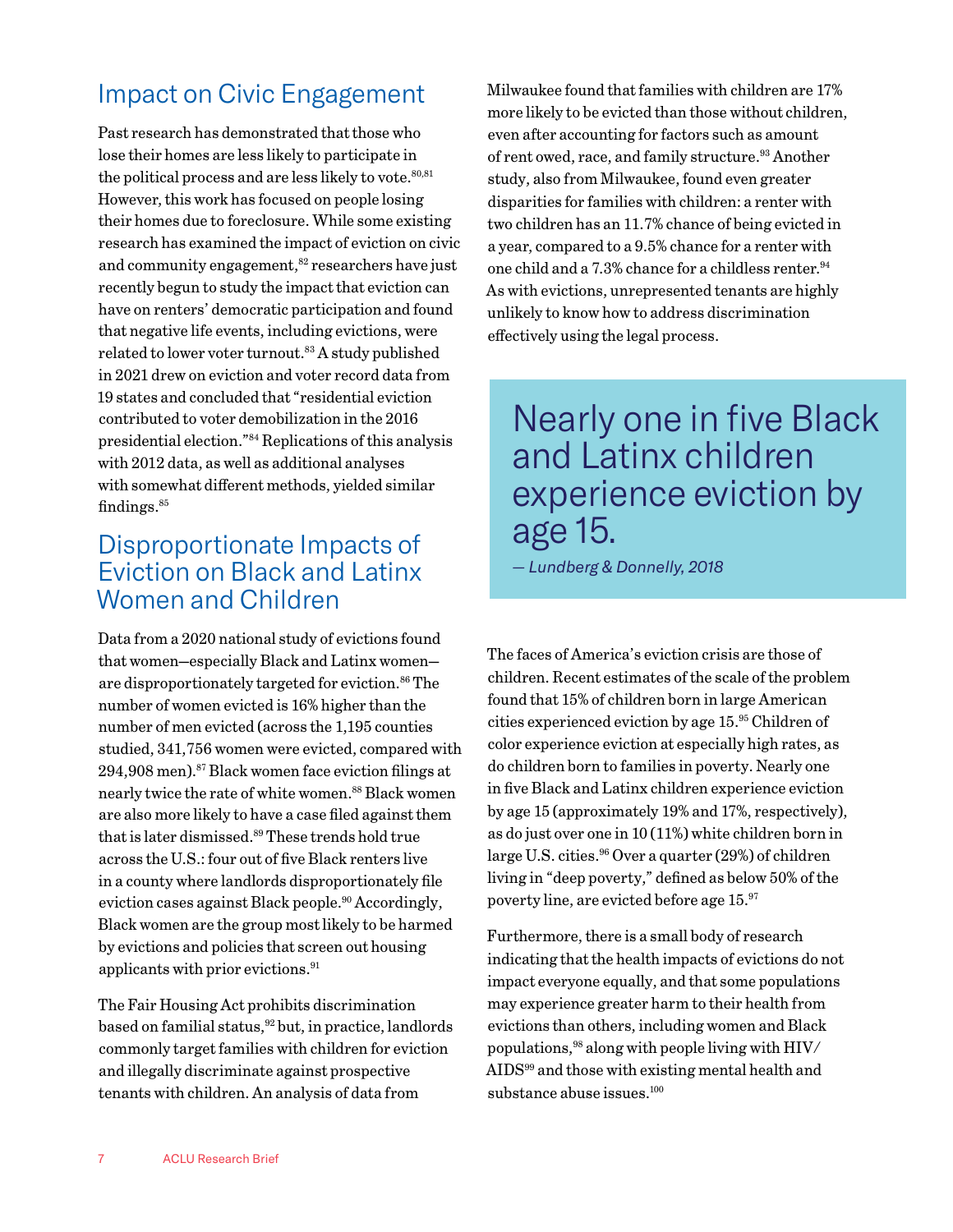# <span id="page-7-0"></span>Right to Counsel for Tenants Facing Eviction

Given the multiple negative effects evictions have on families and communities, especially Black and Latinx women and children, avoiding eviction is critical. Legal representation for tenants facing eviction is a demonstrably effective intervention, yet just 3% of tenants are represented in eviction cases, compared to over 80% of landlords[.101](#page-19-0) And though the movement to establish the right to counsel for tenants facing eviction is growing, as of March 2022, only 13 cities and three states guarantee such a right.

Defined broadly, the right to counsel is a guarantee from the government, established in law, that all tenants, or a defined class of tenants, must be provided legal representation in eviction proceedings. "Universal representation" programs are governmental or nongovernmental programs that provide sufficient funding for all tenants, or a defined class of tenants, to be represented, but there is no codified law guaranteeing representation to such tenants.<sup>102</sup>

City, state, and national movements for the right to counsel are quickly growing. Fifteen cities around the country have enacted some type of right-to-counsel program in eviction cases: New York City, San Francisco, Boulder, Newark, Cleveland, Philadelphia, Baltimore, Minneapolis, Toledo, Louisville, Kansas City, Denver, Seattle, New Orleans, and Detroit. Three states have also adopted a right to counsel for tenants facing eviction: Washington, Maryland, and Connecticut[.103](#page-19-0) Some jurisdictions have provided sufficient funding for universal representation but have not passed an ordinance, including Milwaukee County, Wisconsin (which also enacted a resolution supporting right to counsel), and Rochester, New York.

### The Impact of Legal Representation for Tenants Facing Eviction: What the Research Says

With right to counsel passing or being proposed in cities and states around the country, researchers are working to understand its potential impact. Though studies of implemented right-to-counsel (RTC) programs as defined above are limited, due to how recently nearly all of these enactments have occurred, existing RTC program data as well as studies on non-RTC legal representation for tenants facing eviction indicate the impact that the right to counsel can have for tenants facing eviction.

This section details the existing published empirical research on the effects of legal representation for tenants facing eviction and includes assessments of existing and evaluated programs, as well as research that does not address a specific program or policy but assesses the potential impact of tenant counsel in housing court, such as cost savings. The results of the research are clear: Rates of eviction were significantly lower for tenants who were represented in housing court compared to those who were not, and providing representation is a cost-effective measure.

#### **California: Sargent Shriver Civil Counsel Act (AB 590) and Appointed Legal Counsel in Civil Cases Act (AB 330)**

Enacted into California law in 2009, the Sargent Shriver Civil Counsel Act (AB 590) established a number of pilot programs to provide counsel to low-income clients for civil matters.<sup>104</sup> Of these 10 programs, six were designed to represent clients in housing cases. The Appointed Legal Counsel in Civil Cases Act (AB 330) was enacted in 2019 to expand and improve the projects[.105](#page-19-0) NPC Research conducted two evaluation studies of these pilot projects—the first in 2017 and the second in 2020—for the Judicial Counsel of California[.106](#page-20-0)

#### **About the Shriver Housing Pilot Projects:**

Located in seven counties—Fresno, Kern, Los Angeles, Sacramento, San Diego, Santa Barbara, and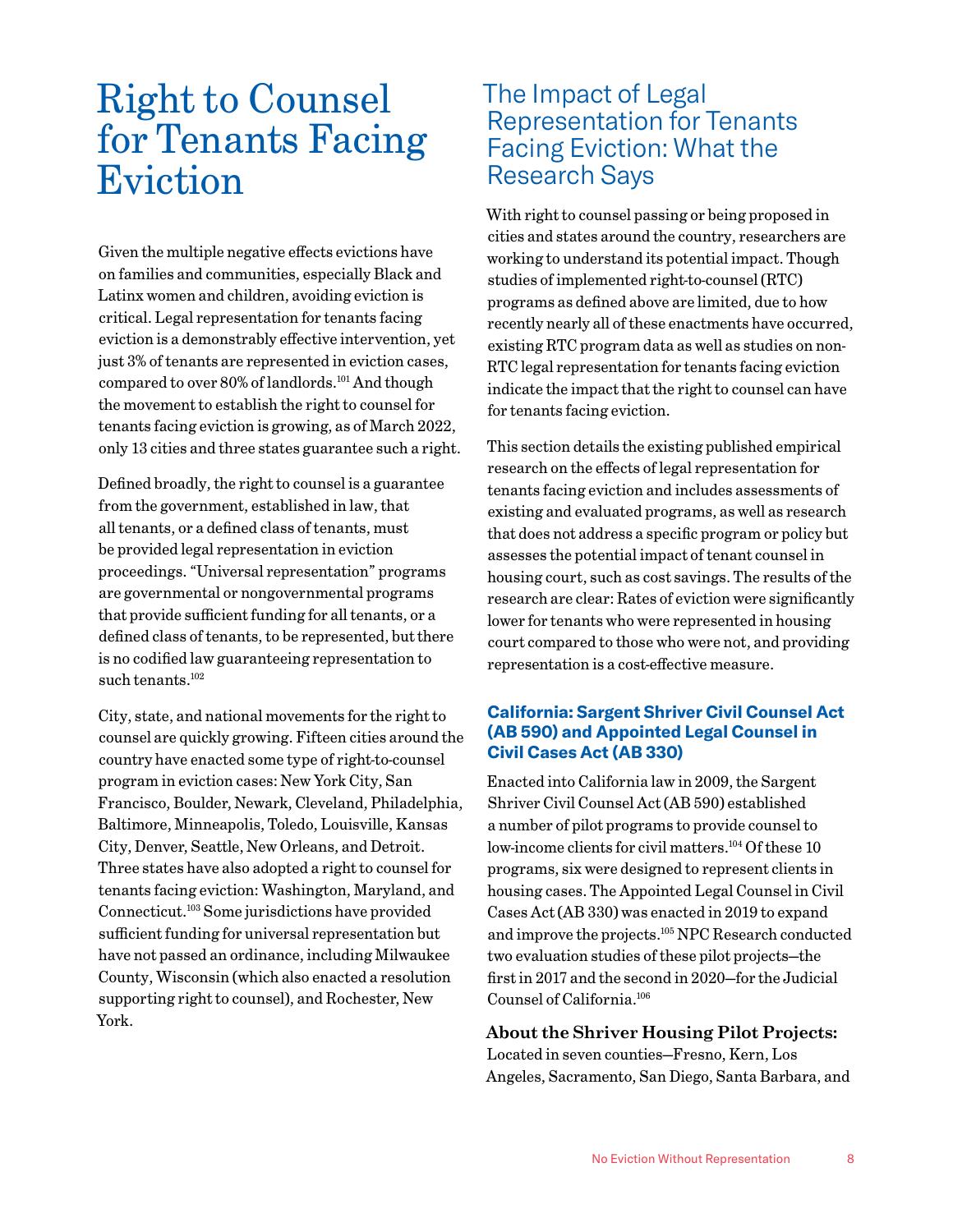<span id="page-8-0"></span>Yolo—these pilot programs provided several types of legal services to low-income individuals, including full legal representation in housing court and limited-scope legal assistance (e.g., representation in mediation or negotiations, assistance with form preparation, other guidance)[.107](#page-20-0) Some of these pilot projects also implemented court-based services, such as designated personnel and expanded resources.

**Outcomes:** According to findings from the 2020 evaluation, $108 \text{ two-thirds} (67\%)$  of the cases in pilot program settled, 3% were resolved via trial, and 8% ended by default. Alternatively, only one-third (34%) of cases not in the program settled, whereas 14% were resolved via trial and 26% ended by default. In addition, only 3% of cases in the program ended with a formal eviction. 91% of Shriver cases ended with the eviction record sealed, 81% with the eviction not reported to a credit agency, and 71% with a neutral reference provided by the landlord. In a randomized study discussed in the report, Shriver tenants were three times less likely to default, nearly half as likely to have to pay damages or attorney fees than *pro se* tenants, and nearly 24% more likely to raise a defense to the eviction action. One year later, 71% of Shriver clients had obtained a new rental unit, compared to 43% of non-Shriver tenants.

#### **Massachusetts: Boston Bar Association Reports**

In an update of an earlier (2014) report, the Boston Bar Association released a 2020 report detailing a study conducted by the Analysis Group examining the financial benefits to the state of providing full legal representation through a right to counsel in Massachusetts eviction proceedings[.109](#page-20-0) In 2019, Massachusetts had 39,594 eviction cases filed, many which resulted in judgements or agreements that led to the displacement of individuals and families. That same year, 91% of tenants in eviction proceedings did not have legal representation.

**Findings:** The Analysis Group study estimated that full legal representation will help over 15,000 people each year[.110](#page-20-0) The annual cost to provide this representation to all eligible tenants in

Massachusetts was assessed at an estimated \$26.29 million.<sup>111</sup>

The study also analyzed the costs of eviction incurred by the state due to the resulting burdens on the healthcare, foster care, emergency shelter, education, and correctional systems, resulting in an annual estimate of  $$63.02$  million.<sup>112</sup> Thus, according to the study, implementing the right to counsel would result in an overall conservative estimated cost savings of \$36.73 million annually, providing a return of approximately \$2.40 for every dollar spent on full legal representation in eviction cases.<sup>113</sup> Furthermore, the researchers note that "there are many other societal costs associated…that are not included in our calculation.["114](#page-20-0) As such, the cost savings of providing counsel in eviction cases are likely substantially higher than estimated.

#### **Minnesota: Hennepin County Housing Court Project**

For the past two decades, Mid-Minnesota Legal Aid and the Volunteer Lawyers Network have staffed the Housing Court Project, a legal clinic in Minnesota's Fourth Judicial District Housing Court. In 2018, the Hennepin County Center for Innovation and Excellence reviewed a random selection of eviction cases receiving representation under the Housing Court Project's expanded services. They also examined the outcomes from a random selection of eviction cases. In order to assess the effects of legal representation, they compared the outcomes of cases without representation to those with full and limited representation.<sup>115</sup>

**About the Housing Court Project:** The Project provides low-income tenants with free brief advice and short services. When tenants facing eviction seek help from the clinic with enough lead time, their cases may be referred for full representation.

**Outcomes:** The findings of the study indicated significantly better outcomes for tenants who had access to full and limited-scope legal representation than those without.<sup>116</sup> Fully represented tenants won or settled their cases 96% of the time, and nearly 80% were able to leave court without an eviction record.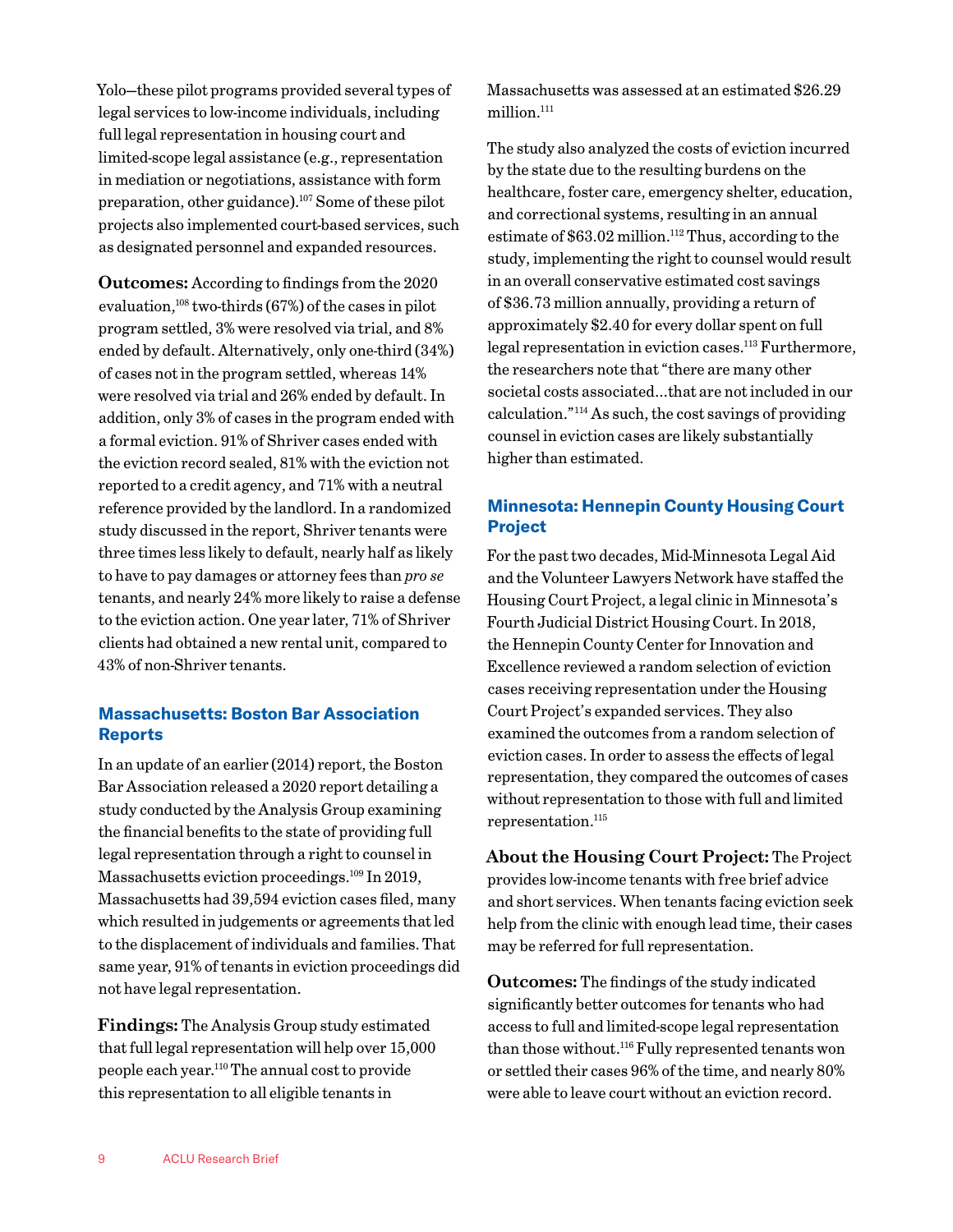<span id="page-9-0"></span>Comparatively, 62% of unrepresented tenants settled or won their cases and only 6% left court without an eviction record stemming from their case.

In addition, compared to unrepresented tenants, those with access to full legal representation were nearly twice as likely to retain possession of their homes and nearly four times less likely to use homeless shelters. Unrepresented tenants were "four to five times more likely than fully represented tenants" to face eviction enforced by sheriff deputies.<sup>117</sup>

In addition, the study shows that even tenants with limited-scope representation experience better outcomes than those without any legal representation. Those with limited-scope representation win or settle their cases 83% of the time, often preventing them from experiencing eviction, compared to 62% of unrepresented tenants.<sup>118</sup>

#### **New York: New York City Expanded Legal Services and Universal Access to Counsel Initiative**

In 2021, the New York City Office of Civil Justice (OCJ) released a report on the fourth year of the implementation of the city's Universal Access to Counsel Initiative (UAC), assessing its impact.

**About UAC:** In 2013, only 1% of tenants in New York City housing court had legal representation, compared to 95% of landlords. Because of this disparity, the Right to Counsel New York City Coalition formed in 2014[.119](#page-20-0) The Coalition successfully advocated for City Council to pass a bill requiring the establishment of right to counsel for income-eligible tenants within five years.<sup>120</sup> Prior to the passage of this bill, the city launched the Expanded Legal Services pilot program in 2016, which provided representation to income-eligible tenants (tenants whose income falls below 200% of the federal poverty line). The pilot program initially served a limited number of ZIP codes. In 2017, NYC enacted UAC, which guaranteed the right to counsel for all ZIP codes but had a five-year phase-in plan. This was amended in 2021 to be

implemented citywide immediately—a year earlier than anticipated.<sup>121</sup>

**Outcomes:** Early results of both the pilot program and expanded UAC validate the investment[.122](#page-20-0) By the end of 2017, legal representation for tenants had increased from 1% to 10% citywide. ZIP codes included in the earlier pilot program had an even larger increase. In addition, more tenants began to respond to their eviction filings and appear in court, going from a 20% response rate in 2014 to a 45% response rate in 2019. Increases in legal representation among tenants facing eviction and declines in eviction rates continued until March 2020 (the start of the COVID-19 pandemic).

#### **Ohio: Cleveland Right to Counsel**

In October 2019, Cleveland City Council passed a bill enacting the right to counsel (RTC) in eviction proceedings for families with children facing eviction who are at or below 100% of the federal poverty line. The bill stated, "lack of legal counsel for tenants during eviction cases is a violation of a basic human right."[123](#page-20-0)

**About the RTC:** Eligible families receive access to legal services from "designated organizations under contract with lead partner organizations," including the Legal Aid Society of Cleveland. These organizations are obligated to provide legal services "in a covered proceeding, as soon as possible after the initiation of the proceeding, and no later than at the time of the individual's first scheduled appearance in a covered proceeding.["124](#page-20-0)

**Outcomes:** According to an independent evaluation of 2021 data conducted by Stout Risius Ross, the Cleveland RTC initiative is providing assistance to in-need tenants and saving the city money. The report details that the program has helped 93% of clients avoid an eviction judgement or an involuntary move. Further, 83% of clients participating in the program were able to secure rental assistance[.125](#page-20-0) Of the 21% of clients who were unaware of the possibility of rental assistance at the time they contacted Legal Aid, approximately 98% wanted rental assistance, and Legal Aid helped 81% of those clients obtain it.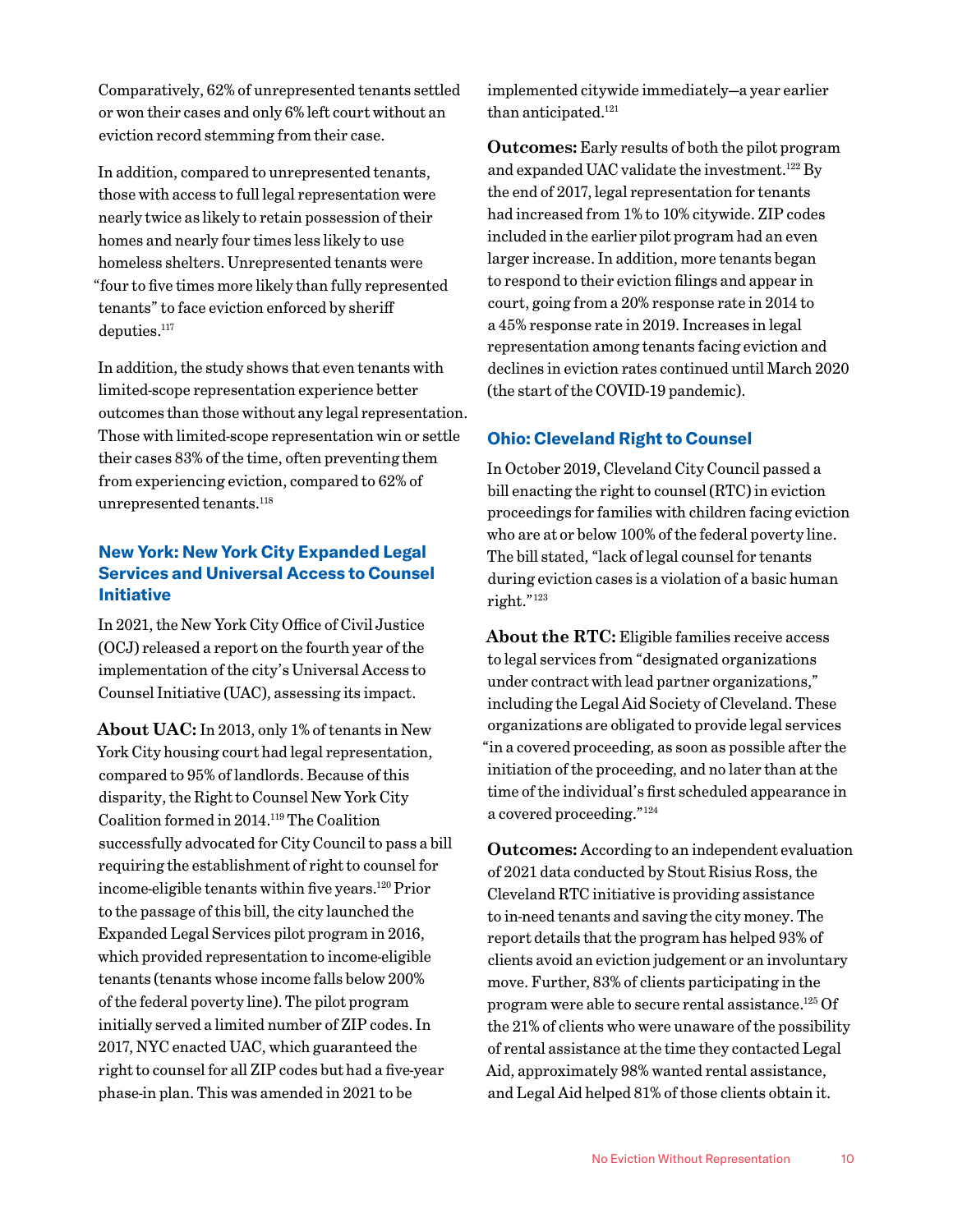<span id="page-10-0"></span>In other words, Legal Aid played a key role in both awareness of and securing rental assistance.

The evaluation estimates that the city was able to save approximately \$1.1–\$1.2 million from costs "related to housing social safety net responses," \$1.1–\$1.2 million in "sustained education funding for children," \$1.4–\$1.6 million in "economic value preserved by retaining residency in Cleveland," \$108,000–\$116,000 in "cost savings related to Medicaid spending on health care," and \$580,000– \$620,000 on "out-of-home foster care placements." The evaluation estimates that Cleveland/Cuyahoga County were able to avoid social safety net costs of

Cleveland's Right to Counsel initiative was estimated to save the city approximately \$1.1- \$1.2 million in costs.

*—Stout, 2022*

at least \$1.8 million and retained approximately \$2.5–\$2.8 million in federal funding and economic value through RTC. Ultimately, the report found that the preliminary fiscal impact of RTC in Cleveland/ Cuyahoga County for 2021 was a savings of approximately  $$4.3-$4.7$  million.<sup>126</sup>

#### **Ohio: Columbus Tenant Advocacy Project (TAP)**

An evaluation of the first six months of the Tenant Advocacy Project (TAP)in Columbus, Ohio, assessed the outcomes of cases with full-scope representation, limited-scope representation, and other types of legal assistance[.127](#page-20-0)

**About TAP:** Legal Aid Society of Columbus piloted the TAP program in Franklin County, Ohio, through a daily clinic, where staff and volunteers met with

tenants regarding their eviction cases. Tenants were screened to determine their eligibility for TAP and the type of assistance needed for their case. From 2016–2017, TAP provided a mix of full and limitedscope representation in 563 cases: 52% of cases received full representation, 41% of cases received on-site counsel/brief advice, and 8% of cases received a continuance.

**Outcomes:** Of the cases in which the tenant had access to full representation, courts ruled in favor of the landlord in only 1% of cases, compared with rulings in favor of the landlord 54% of the time in other cases[.128](#page-20-0)

When provided with full or limited-scope representation, tenants were far more likely to have their cases resolved through a process called "agreed entry," a negotiation that benefits both the landlord and tenant. In these cases, tenants often are required to move out as part of the agreement, but they avoid an eviction judgement as well as negative impacts to their credit scores. Evaluation data reported that 40% of tenants in the TAP program were able to use the agreed entry process, compared with 15% of unrepresented tenants.<sup>129</sup>

#### **Virginia: Richmond Area RVA Eviction Lab Data**

Through a combination of philanthropy, state, and federal support, legal representation in eviction proceedings in the Richmond region of Virginia has increased in recent years. According to research conducted by the RVA Eviction Lab, between 2019 and 2020, representation in eviction proceedings in the three geographic areas examined (Chesterfield County, Henrico County, and the city of Richmond) rose from 116 represented tenants (less than 1% of tenants facing eviction) to 1,233 tenants (approximately 11% of those facing eviction), a 963% increase[.130](#page-20-0) Though the number of represented tenants has increased, 90% of all tenants facing eviction still do not have representation, while nearly all landlords do.

**Outcomes:** The RVA Eviction Lab found that across all years studied (2015–2020) tenants with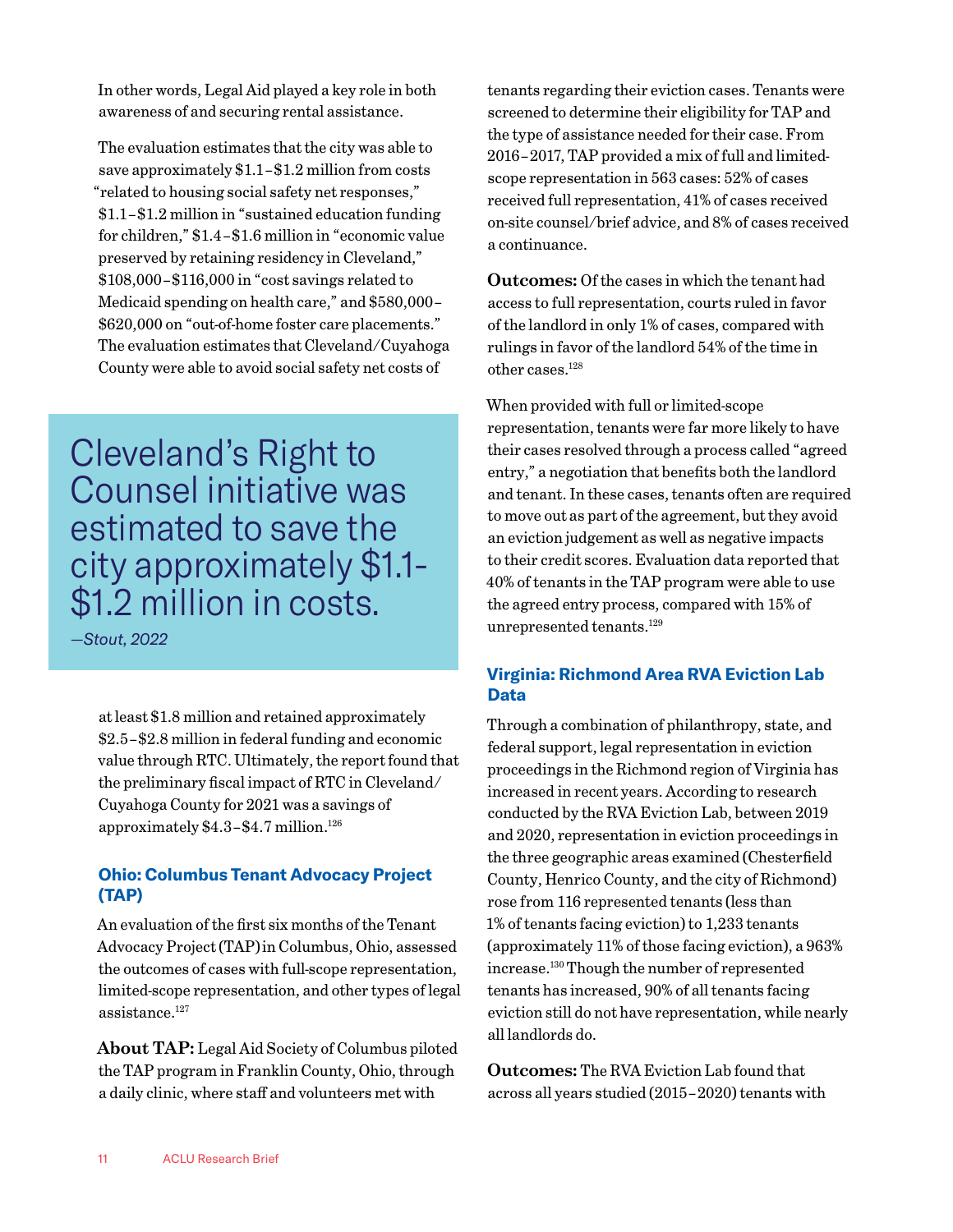# Research indicates that providing representation balances out the disparity in access to legal resources between landlords and tenants and is cost-effective for the government.

legal representation were less likely to face eviction. Overall, tenants with legal counsel had better court outcomes than those without (18% vs 2% favorable outcomes). And in 2020, as legal representation of tenants increased, tenants with representation were far less likely to have decisions filed against them (30% of cases were decided against tenants with representation, while 43% of cases were decided against tenants without representation).

#### **Summary of Findings on Impact of Legal Representation in Eviction Proceedings**

Right-to-counsel initiatives and other access-tocounsel programs in eviction proceedings are becoming increasingly popular in cities across the country. As these initiatives have only begun to take effect in recent years, research assessing the impact of providing representation to tenants is developing, but the preliminary data from RTC programs, including out of New York City and Cleveland, as well as existing research from studies of representation in eviction proceedings, points to overwhelmingly positive results. In each available study, represented tenants faced starkly different outcomes than unrepresented tenants—they were far less likely to receive an eviction judgement and less likely to suffer the collateral consequences of eviction records. This research indicates that providing representation balances out the disparity in access to legal resources between landlords and tenants and is costeffective for the government. As research on legal representation in eviction proceedings continues, it is critical to look at its impact in geographically and socioeconomically diverse areas to understand its potential as a critical component of the national

strategy to combat housing inequality and income disparity.

# Methodology

This brief reviews empirical research on two main topics: 1) the impacts of eviction, with particular attention to race/ethnicity and gender disparities, if any; 2) the effects of access to counsel on eviction outcomes. Although other references are included in this brief for context and informational purposes, the methods referenced here apply to these key areas of focus for the research review.

- 1. **Impacts of eviction:** Based on preliminary research and in consultation with subject matter experts, four key areas of impact were identified for review: economic, childhood, health, and civic. Potential sources were identified via search of academic databases for key search terms (e.g., eviction and education, eviction and mental health). A more focused search on potential gender and race disparities in eviction impacts was conducted via general search engines (e.g., Google) to identify relevant news articles or other non-academic sources (e.g., NGO reports, government data). These were reviewed for relevant research sources.
- 2. **Effects of access-to-counsel programs, including but not limited to, right to counsel efforts (RTC):** Potential sources were identified by: 1) searching for key terms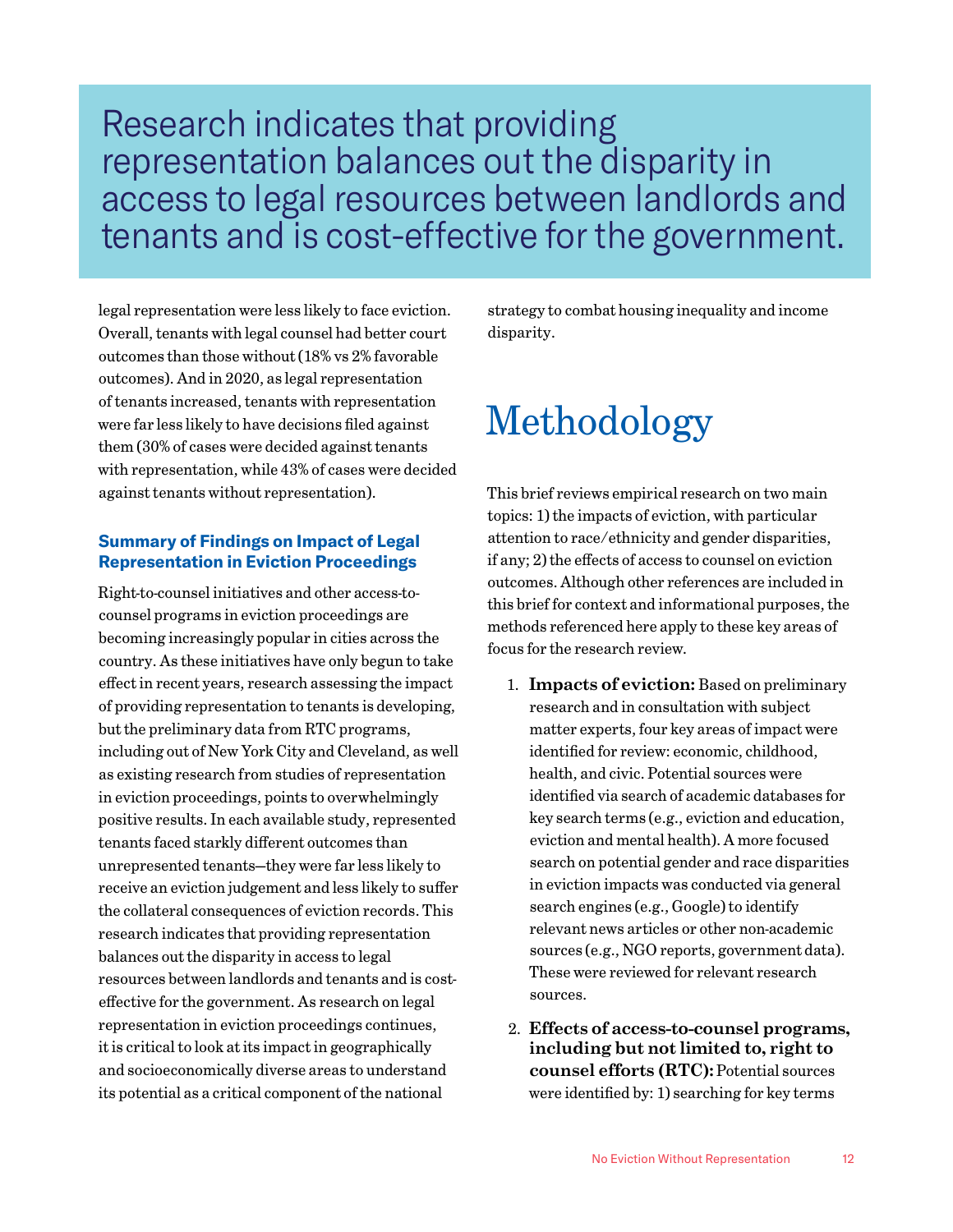(e.g., eviction and counsel, eviction and legal aid, right to counsel and evaluation); 2) more focused searching (i.e., including geographic search terms and/or names of specific programs or providing institutions) on both academic databases and general search engines to obtain research on existing RTC and access-to-counsel programs and policies already known to the authors and subject matter experts. Relevant news articles and other non-academic sources (e.g., NGO reports, legislation) were reviewed for mention of relevant data or research studies which were then obtained and reviewed.

In addition to the search methods discussed above, citation tracing was conducted for all relevant sources.

Specific criteria for inclusion in the review for both areas of focus were:

- • Empirical research studies: quantitative, qualitative, and/or mixed-methods; original studies and systematic reviews and metaanalyses; primary research, evaluation studies, and/or new reporting of government or program data
- • Research on U.S. populations and systems (allowing local, state, and national samples)

Overall, 49 sources met these criteria for inclusion (28 on impacts of eviction; 7 on eviction disparities; 14 on impacts of right to counsel or legal representation). and were reviewed for this brief. This brief represents the data and extant research literature at a given point in time (October 2021– March 2022.) Thus, one limitation of this review is that it cannot capture all of the efforts regarding right to counsel in evictions; this is a growing policy field, and many of the existing policies and programs are newly or yet to be implemented and their effects are not yet known. Future attention should be given to evaluation studies of these real-world programs as they continue to be implemented.

# Recommendations & Conclusions

When considering the detrimental impact of evictions, particularly on women of color and their children, communities should find solutions that avoid disruptive displacement of tenants. This means supporting tenants who want to stay in their homes whenever possible. Based on the current available evidence, it is clear that providing a right to counsel allows for a more just system, resulting in fewer evictions and a reduction in other damaging collateral costs that come with forced relocation. Given that the vast majority of those facing eviction are not represented by counsel, often because they cannot afford an attorney, it is critical that governments at all levels take action to ensure those facing eviction are provided with legal representation.

# The federal government should:

- Fully fund efforts to establish and implement the right to counsel for tenants at the state and local level;
- Begin tracking evictions of tenants, disaggregating the data by race, gender, familial status, income level, etc., and ensuring that the data is available for analysis with appropriate privacy protections;
- • Fund state and local efforts to track eviction filing rates and case disposition;
- • Increase awareness among localities and states about the portions of Emergency Rental Assistance Program and Fiscal Recovery Fund dollars available for legal services, and work to make these funding sources permanent.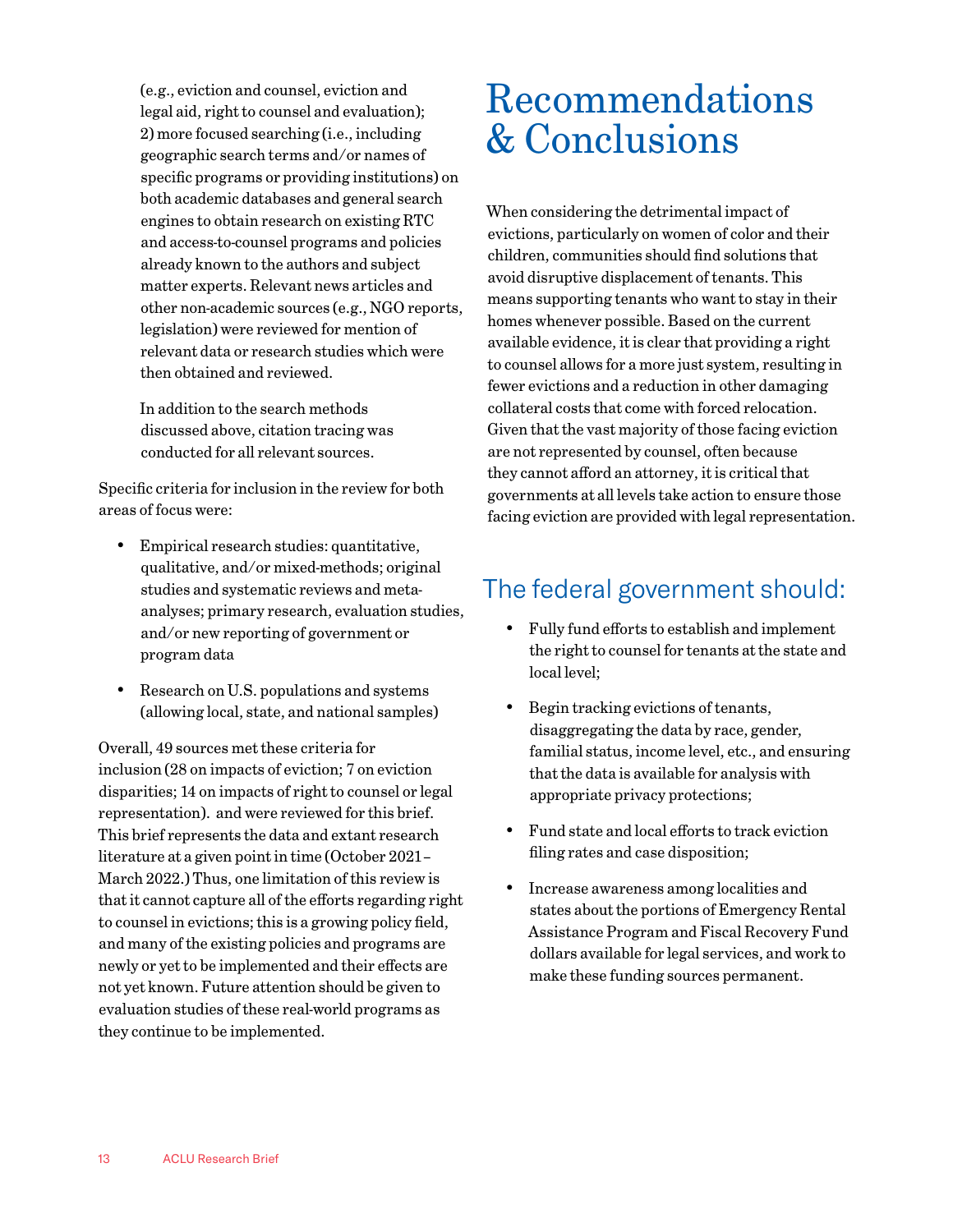### Local and state governments should:

- • Enact and implement a right to counsel in their jurisdictions that:
	- Involves a variety of stakeholders in designing the right to counsel for their jurisdiction, including tenants, organizers, and legal aid providers;
	- Applies to all types of evictions and all tenants, regardless of income;
	- Applies to administrative proceedings to terminate housing subsidies, which are the functional equivalent of an eviction;
	- Applies to affirmative tenant claims, such as those involving harassment, retaliation, illegal self-help evictions, and failure to make repairs;
	- Ensures that tenants are entitled to full representation, meaning all legal advice, advocacy, and assistance required to provide the best possible outcome for a particular case;
	- Ensures that tenants are provided counsel as soon in the process as practicable;
	- Ensures that tenants are notified of the right to counsel at lease-up, upon service of a notice to quit, and at service of a summons and complaint, using a separate form that explains the right in plain English (and other languages);
	- Ensures that there is data gathering throughout implementation, that the data is disaggregated by race, gender, income level, familial status, etc., and that the data is available for analysis subject to appropriate privacy protections;
	- Ensures that any phase-in process is transparent, specific, and responsive to principles of racial and gender equity;
- Provides sufficient funding for legal services programs to provide high-quality legal representation;
- Funds community organizers to engage in awareness building and implementation oversight, so that the right to counsel is well-advertised and effective;
- Is legally enforceable; and
- Is regularly evaluated for implementation and impacts.

Eviction is a gender justice issue. It is a racial justice issue. It is an economic justice issue. It is a children's rights issue. And it is a civil liberties issue.

- Support and fund research and evaluation that assesses longer-term outcomes and identifies best practices of right to counsel efforts, including:
	- Research into eviction filings, as well as informal and illegal eviction practices, making sure that the research is publicly available;
	- Research into court monitoring to understand how the courts' treatment of tenants differs when they do or do not have legal representation;
	- Research to evaluate and assess ongoing and new right-to-counsel programs to understand longer-term outcomes and differences in impact across demographics.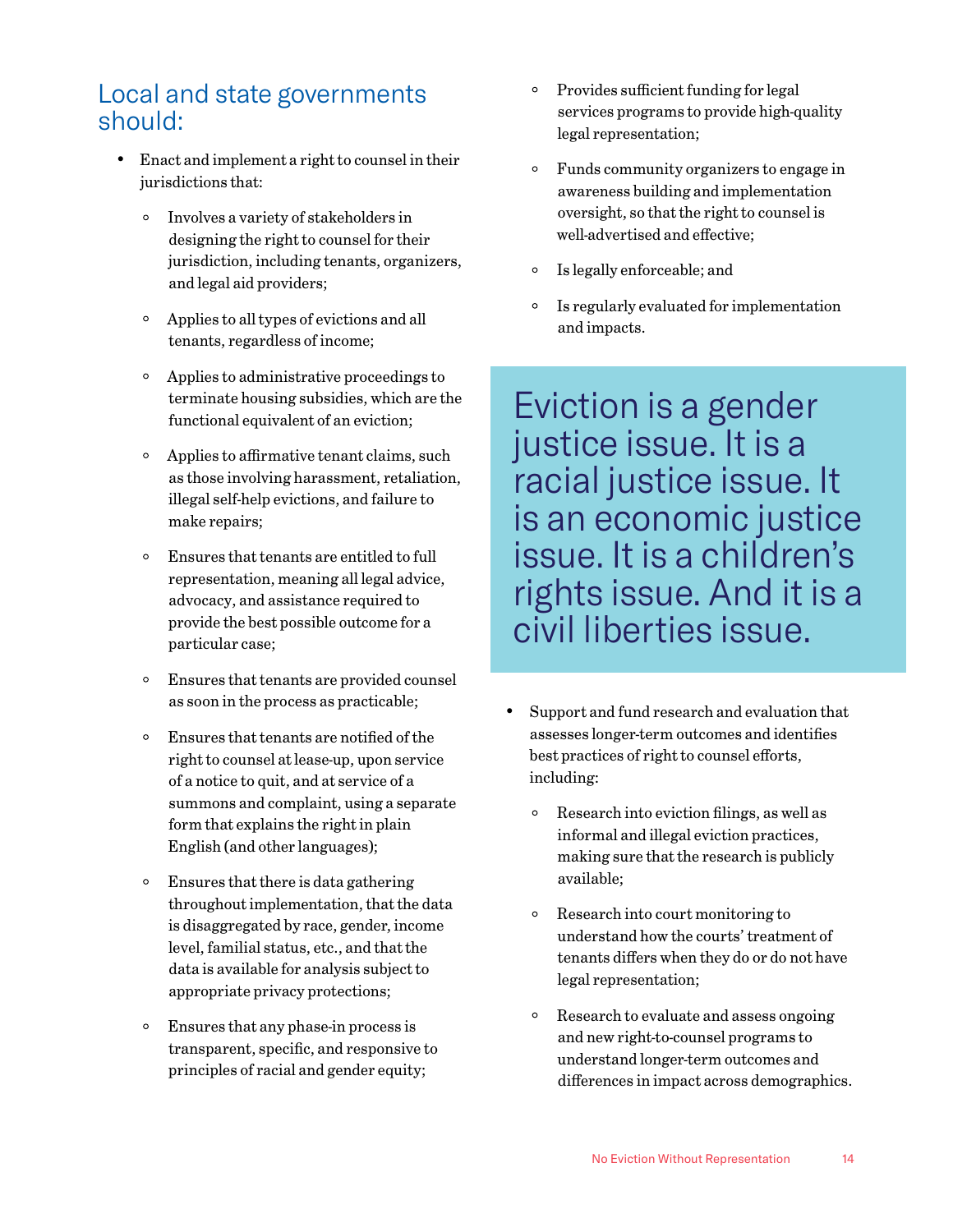Eviction is a gender justice issue. It is a racial justice issue. It is an economic justice issue. It is a children's rights issue. And it is a civil liberties issue. Ensuring a right to counsel for tenants in eviction proceedings can play a role in helping to address systemic inequity and our nation's failure to invest in affordable housing for all. The research demonstrates that right to counsel is an effective means of ameliorating and preventing the serious harms of eviction and giving families a fighting chance to have a home.

### Acknowledgements

Research and writing of this brief were conducted by Liel Sterling, Legal Administrative Assistant, ACLU Women's Rights Project; Cyrus O'Brien, former ACLU Research Associate; and Maria Roumiantseva, Associate Coordinator, National Coalition for a Civil Right to Counsel (NCCRC). This project was conceived of and coordinated by Sandra Park, Senior Staff Attorney, ACLU Women's Rights Project, and John Pollock, Coordinator, NCCRC. Research and publication were managed by Emily Greytak, ACLU Director of Research. Particular thanks to Ian Thompson, ACLU Senior Legislative Advocate; Eva Lopez, ACLU Communications Strategist; Marcos Vivieros, former ACLU Research Intern; and Roshni Saleem Chagan, former ACLU Research Intern, who provided guidance and feedback on this brief.

"No Eviction Without Representation," the phrase used for the title of this brief, references the name of tenant led campaigns to enact a right to counsel for tenants facing eviction in San Francisco, CA, Boulder, CO, and Denver, CO. Those campaigns were powered by tenants and community organizers, including chapters of the Democratic Socialists of America. We're grateful to them for their advocacy.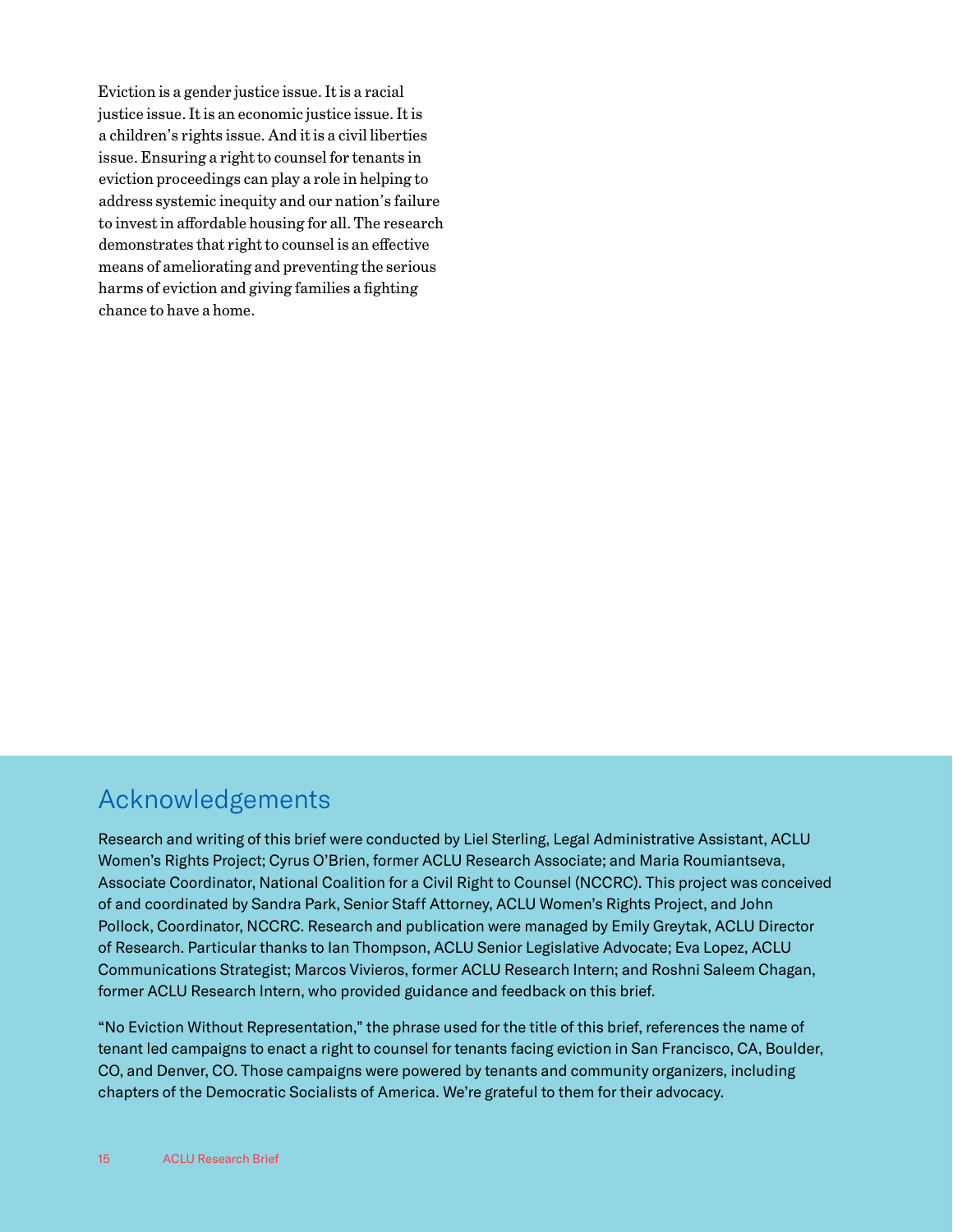# <span id="page-15-0"></span>Endnotes

- [1](#page-0-0) Aurand, Andrew, Dan Emmanuel, Dan Threet, Ikra Rafi, and Diane Yentel. "Out of Reach: The High Cost of Housing." National Low Income Housing Coalition. National Low Income Housing Coalition, 2020. [https://reports.nlihc.org/sites/default/files/oor/OOR\\_2020\\_](https://reports.nlihc.org/sites/default/files/oor/OOR_2020_Mini-Book.pdf) [Mini-Book.pdf](https://reports.nlihc.org/sites/default/files/oor/OOR_2020_Mini-Book.pdf).
- [2](#page-0-0) U.S. Census Bureau, American Community Survey (2019) Table DP04, [https://www.census.gov/acs/www/data/data-tables-and](https://www.census.gov/acs/www/data/data-tables-and-tools/data-profiles/)[tools/data-profiles/](https://www.census.gov/acs/www/data/data-tables-and-tools/data-profiles/); Apartment List analysis of U.S. Census data in Chris Salviati, 2019 Cost Burden Report: Half of Renter Households Struggle With Affordability (October 9, 2019), [https://www.](https://www.apartmentlist.com/research/cost-burden-2019) [apartmentlist.com/research/cost-burden-2019.](https://www.apartmentlist.com/research/cost-burden-2019)
- [3](#page-0-0) Desmond, Matthew. *Evicted*. Crown/Archetype, 2016.
- [4](#page-0-0) U.S. Census Bureau, Source: U.S. Census Bureau Household Pulse Survey, Week 42 (2022), [https://www2.census.gov/programs](https://www2.census.gov/programs-surveys/demo/tables/hhp/2022/wk42/housing1b_week42.xlsx)[surveys/demo/tables/hhp/2022/wk42/housing1b\\_week42.xlsx.](https://www2.census.gov/programs-surveys/demo/tables/hhp/2022/wk42/housing1b_week42.xlsx)
- [5](#page-0-0) Hepburn, Peter, Renee Louis, and Matthew Desmond. "Racial and Gender Disparities among Evicted Americans."*Sociological Science* 7 (2020): 649–62.<https://doi.org/10.15195/v7.a27>.
- [6](#page-0-0) Hepburn, Peter, Renee Louis, and Matthew Desmond. "Racial and Gender Disparities among Evicted Americans."*Sociological Science* 7 (2020): 649–62.<https://doi.org/10.15195/v7.a27>.
- [7](#page-0-0) Collinson, Robert, and Reed, David. "The Effects of Evictions on Low Income Households." New York University. Accessed February 9, 2022. [https://www.law.nyu.edu/sites/default/files/upload\\_](https://www.law.nyu.edu/sites/default/files/upload_documents/evictions_collinson_reed.pdf?mod=article_inline) [documents/evictions\\_collinson\\_reed.pdf?mod=article\\_inline](https://www.law.nyu.edu/sites/default/files/upload_documents/evictions_collinson_reed.pdf?mod=article_inline).
- [8](#page-0-0) Hepburn, Peter, Renee Louis, and Matthew Desmond. "Racial and Gender Disparities among Evicted Americans."*Sociological Science* 7 (2020): 649–62.<https://doi.org/10.15195/v7.a27>.
- [9](#page-0-0) Matthew Desmond et al., "Evicting Children," *Social Forces* 92, no. 1 (September 1, 2013): 303–27,<https://doi.org/10.1093/sf/sot047>.
- [10](#page-1-0) This section provides a brief summary of the eviction process. States, and sometimes counties and cities, may differ in applicable law, policy, and practice. The Legal Services Corporation (LSC) recently conducted a study, "The Effect of State and Local Laws on Eviction" which can be accessed at [https://lsc.gov/initiatives/effect-state](https://lsc.gov/initiatives/effect-state-local-laws-evictions)[local-laws-evictions.](https://lsc.gov/initiatives/effect-state-local-laws-evictions) The LSC's database of eviction laws is available at https://lsc.gov/initiatives/effect-state-local-laws-evictions/ lsc-eviction-laws-database.
- [11](#page-1-0) State laws set out the responsibilities of both parties, that generally cannot be shifted. A rental agreement often emphasizes the tenant's responsibilities while minimizing those of the landlord. *See generally*  Hoffman, David A. and Strezhnev, Anton, *Leases as Forms* (December 20, 2021). Journal of Empirical Legal Studies (forthcoming 2022), U of Penn, Inst for Law & Econ Research Paper No. 21-11, *available at*  SSRN:<https://ssrn.com/abstract=3786326> (descriptive study of 170,000 residential leases in Philadelphia evictions between 2005 and 2019 finding that there is a growing adoption of "shared forms" by landlords" and "pro-landlord tilt" has increased over time).
- [12](#page-1-0) For a discussion of the problem of standard leases being used across states despite variances in state laws, see Jacob

Passey, America Has Seen A 'Nationalization Of Leases' — And It Could Hurt Renters Amid the COVID-19 pandemic, MarketWatch (Mar. 13, 2021), [https://www.marketwatch.com/story/](https://www.marketwatch.com/story/america-has-seen-a-nationalization-of-leases-and-it-could-hurt-renters-amid-the-covid-19-pandemic-11615312853) [america-has-seen-a-nationalization-of-leases-and-it-could-hurt](https://www.marketwatch.com/story/america-has-seen-a-nationalization-of-leases-and-it-could-hurt-renters-amid-the-covid-19-pandemic-11615312853)[renters-amid-the-covid-19-pandemic-11615312853](https://www.marketwatch.com/story/america-has-seen-a-nationalization-of-leases-and-it-could-hurt-renters-amid-the-covid-19-pandemic-11615312853).

- [13](#page-1-0) These are common issues, but in most jurisdictions, a landlord can decline to renew a lease for any reason, which is called a "no fault" or "no cause" eviction.
- [14](#page-1-0) Throughout the COVID-19 pandemic, accounts of illegal evictions rose. *See* Schweitzer, Ally, [Legal Evictions Are Banned During](https://www.npr.org/local/305/2020/10/16/924483969/legal-evictions-are-banned-in-d-c-amid-pandemic-but-invisible-ones-are-on-the-rise)  [The Pandemic, But 'Invisible' Evictions Are On The Rise](https://www.npr.org/local/305/2020/10/16/924483969/legal-evictions-are-banned-in-d-c-amid-pandemic-but-invisible-ones-are-on-the-rise). WAMU, American University Radio (October 15, 2020); and *Stopping COVID-19 Evictions Survey Results*, National Housing Law Project (July 2020), *available at* [https://www.nhlp.org/wp-content/uploads/](https://www.nhlp.org/wp-content/uploads/Evictions-Survey-Results-2020.pdf) [Evictions-Survey-Results-2020.pdf](https://www.nhlp.org/wp-content/uploads/Evictions-Survey-Results-2020.pdf) (finding that "91% of respondents reported illegal evictions in their area," "53% saw tenants being illegally locked out of their homes by landlords," and "18% saw tenants facing landlord intimidation and other eviction threats." )
- [15](#page-1-0) A 2020 survey of tenant attorneys by the National Housing Law Project found that 91% of respondents reported illegal evictions in their area, and 53% saw tenants illegally locked out by their landlords. https://www.nhlp.org/wp-content/uploads/Evictions-Survey-Results-2020.pdf
- [16](#page-1-0) Depending on the state, eviction proceedings may go by a different name, such as unlawful detainer. Eviction cases are "summary" proceedings, designed to be disposed of quickly on an accelerated schedule. *See The Effect of State and Local Laws on Eviction,* The Legal Services Corporation (2021), *available at* [https://lsc.gov/](https://lsc.gov/initiatives/effect-state-local-laws-evictions) [initiatives/effect-state-local-laws-evictions](https://lsc.gov/initiatives/effect-state-local-laws-evictions) (a study of state and, some, local laws governing eviction).
- [17](#page-1-0) *See* Sarah Abdelhadi & Ranya Ahmed, *Fast and Cheap, The speed and cost of evicting tenants for nonpayment of rent,* 3 (December 14, 2021), *available at* [https://lsc-live.app.box.com/s/](https://lsc-live.app.box.com/s/mwq50tpyipqipkm2sbawilghr99fydrb) [mwq50tpyipqipkm2sbawilghr99fydrb](https://lsc-live.app.box.com/s/mwq50tpyipqipkm2sbawilghr99fydrb) ("In 51 of 56 locations studied, state/territory statute requires landlords to notify tenants in advance that they plan to file for eviction for nonpayment of rent; this is often called a notice to vacate.")*, and at* 4 (where notice is required, the amount of time varies from 3 to 30 days); *see also Landlord-Tenant Laws of the US: State Specific Rules, Laws, Regulations, and Requirements*, available at<https://www.avail.co/education/laws>.
- [18](#page-1-0) Kaplan, Josh, *Thousands Of D.C. Renters Are Evicted Every Year. Do They All Know To Show Up To Court?* Dcist, [https://dcist.com/](https://dcist.com/story/20/10/05/thousands-of-d-c-renters-are-evicted-every-year-do-they-all-know-to-show-up-to-court/?fbclid=IwAR2S7DW5gaMX_BY9NYkLBh4-Op67u01xNLbdl_G0TUOX9HmMb2HS2PdTdKU) [story/20/10/05/thousands-of-d-c-renters-are-evicted-every-year](https://dcist.com/story/20/10/05/thousands-of-d-c-renters-are-evicted-every-year-do-they-all-know-to-show-up-to-court/?fbclid=IwAR2S7DW5gaMX_BY9NYkLBh4-Op67u01xNLbdl_G0TUOX9HmMb2HS2PdTdKU)[do-they-all-know-to-show-up-to-court/?fbclid=IwAR2S7DW5gaMX\\_](https://dcist.com/story/20/10/05/thousands-of-d-c-renters-are-evicted-every-year-do-they-all-know-to-show-up-to-court/?fbclid=IwAR2S7DW5gaMX_BY9NYkLBh4-Op67u01xNLbdl_G0TUOX9HmMb2HS2PdTdKU) [BY9NYkLBh4-Op67u01xNLbdl\\_G0TUOX9HmMb2HS2PdTdKU](https://dcist.com/story/20/10/05/thousands-of-d-c-renters-are-evicted-every-year-do-they-all-know-to-show-up-to-court/?fbclid=IwAR2S7DW5gaMX_BY9NYkLBh4-Op67u01xNLbdl_G0TUOX9HmMb2HS2PdTdKU) (October 2020).
- [19](#page-1-0) *See generally* Sabiha Zainulbhai and Nora Daly, *Informal Evictions: Measuring Displacement Outside the Courtroom*, New America (January 20, 2022)*,* available at [https://www.newamerica.org/](https://www.newamerica.org/future-land-housing/reports/informal-evictions-measuring-housing-displacement-outside-the-courtroom/#:~:text=Informal eviction commonly occurs when,challenging to measure and track) [future-land-housing/reports/informal-evictions-measuring](https://www.newamerica.org/future-land-housing/reports/informal-evictions-measuring-housing-displacement-outside-the-courtroom/#:~:text=Informal eviction commonly occurs when,challenging to measure and track)housing-displacement-outside-the-courtroom/#:":text=Informal%20 [eviction%20commonly%20occurs%20when,challenging%20to%-](https://www.newamerica.org/future-land-housing/reports/informal-evictions-measuring-housing-displacement-outside-the-courtroom/#:~:text=Informal eviction commonly occurs when,challenging to measure and track) [20measure%20and%20track](https://www.newamerica.org/future-land-housing/reports/informal-evictions-measuring-housing-displacement-outside-the-courtroom/#:~:text=Informal eviction commonly occurs when,challenging to measure and track); *and* Sarah Abdelhadi & Ranya Ahmed, *Fast and Cheap, The speed and cost of evicting tenants for nonpayment of rent,* 8 (December 14, 2021), *available at* [https://lsc-live.app.box.](https://lsc-live.app.box.com/s/mwq50tpyipqipkm2sbawilghr99fydrb) [com/s/mwq50tpyipqipkm2sbawilghr99fydrb](https://lsc-live.app.box.com/s/mwq50tpyipqipkm2sbawilghr99fydrb)*.*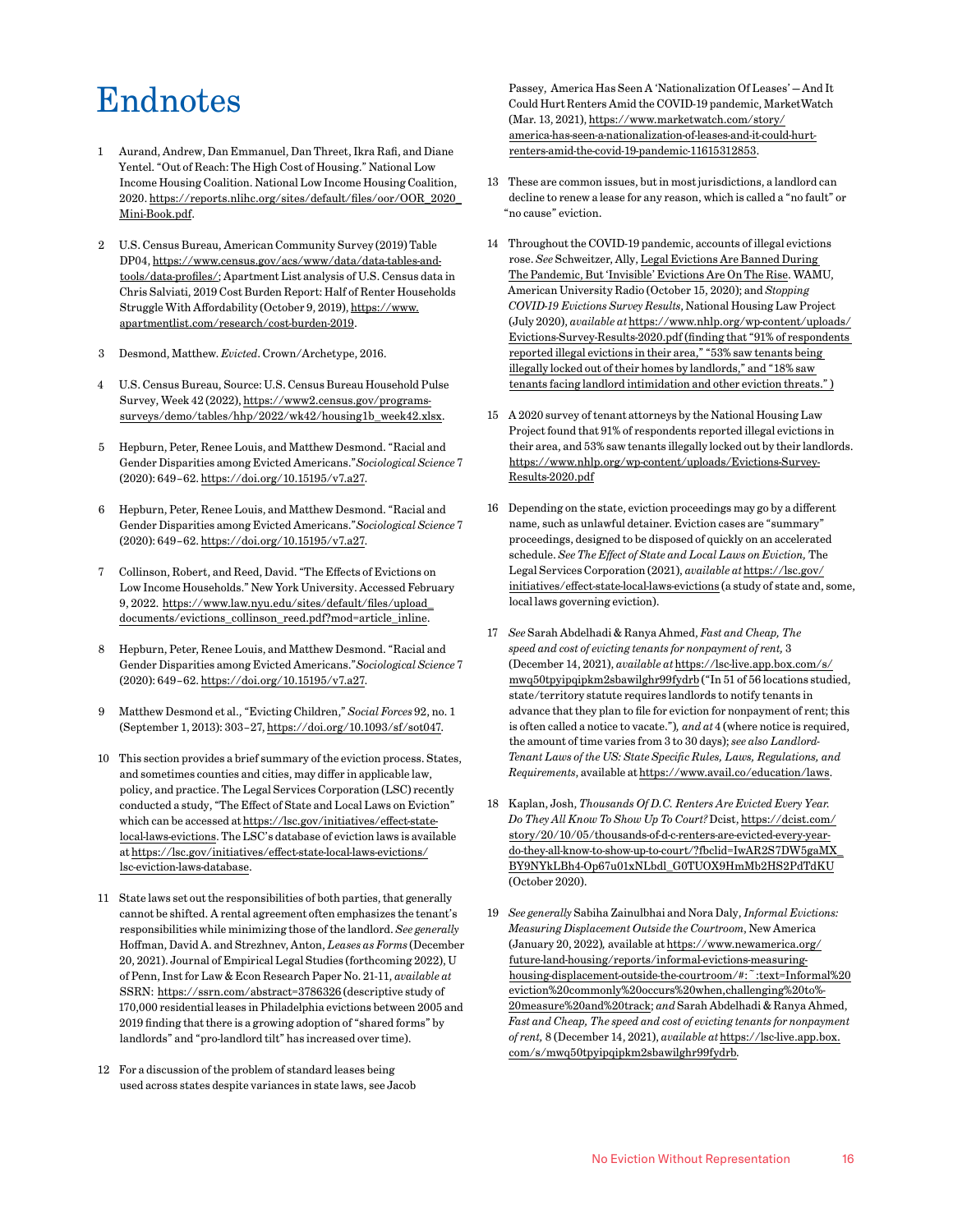- <span id="page-16-0"></span>[20](#page-1-0) *See e.g.* Red Door Collective, [Nashville Eviction Report](https://reddoorcollective.org/reports/RDC-Nashville-Eviction-Report-Aug-2021.pdf) (Aug. 2021) (52.6% of eviction suits in Nashville ended in default); Stout, [The](https://www.stout.com/-/media/pdf/evictions/report-cost-benefit-delaware-right-counsel-evictions-defense-5-5-2021.pdf)  [Economic Impact of an Eviction Right to Counsel in Delaware](https://www.stout.com/-/media/pdf/evictions/report-cost-benefit-delaware-right-counsel-evictions-defense-5-5-2021.pdf) (May 3, 2021) ("Unrepresented tenants lost by default in approximately 58 percent of cases in Philadelphia. Similar default rates have been observed throughout the country. In Jackson County (Kansas City), Missouri approximately 70 percent of tenants lost by default. In Hawaii, half of all eviction cases result in a default judgment in favor of the landlord. In Seattle, tenants lose by default in approximately 48 percent of cases. In a study of evictions in Greensboro, North Carolina, more than 75 percent of tenants did not attend their hearing, losing by default."); Stout, [The Economic Impact of an](https://cdn2.hubspot.net/hubfs/4408380/PDF/Eviction-Reports-Articles-Cities-States/baltimore-rtc-report-final-5-8-2020.pdf)  [Eviction Right to Counsel in Baltimore City](https://cdn2.hubspot.net/hubfs/4408380/PDF/Eviction-Reports-Articles-Cities-States/baltimore-rtc-report-final-5-8-2020.pdf) (May 8, 2020) (63% of nonpayment cases where tenant is unrepresented result in default); Stout, [Cost-Benefit Analysis of Providing a Right to Counsel to \[Los](https://info.stout.com/hubfs/PDF/Eviction-Reports-Articles-Cities-States/Los Angeles Eviction RTC Report_12-10-19.pdf)  [Angeles\] Tenants in Eviction Proceedings](https://info.stout.com/hubfs/PDF/Eviction-Reports-Articles-Cities-States/Los Angeles Eviction RTC Report_12-10-19.pdf) (Dec. 10, 2019) (76% of unrepresented cases end in default).
- [21](#page-1-0) *See id., and* Sarah Abdelhadi & Ranya Ahmed, *Fast and Cheap, The speed and cost of evicting tenants for nonpayment of rent,* 9 (December 14, 2021), *available at* [https://lsc-live.app.box.com/s/](https://lsc-live.app.box.com/s/mwq50tpyipqipkm2sbawilghr99fydrb) [mwq50tpyipqipkm2sbawilghr99fydrb](https://lsc-live.app.box.com/s/mwq50tpyipqipkm2sbawilghr99fydrb) ("For most tenants, particularly those who are low-income, this is not enough time to seek legal counsel or advice, take time off from work, obtain childcare, or arrange transportation to and from the courthouse. These barriers are even more difficult to overcome for tenants with disabilities or mobility issues. When tenants are unable to attend their scheduled eviction hearing, they are almost always evicted by default." (citations omitted)).
- [22](#page-1-0) Alicia Bannon and Janna Adelstein, *The Impact of Video Proceedings on Fairness and Access to Justice in Court*, The Brennan Center For Justice (September 10, 2020), *available at* [https://www.](https://www.brennancenter.org/our-work/research-reports/impact-video-proceedings-fairness-and-access-justice-court#footnote14_mbzgrp0) [brennancenter.org/our-work/research-reports/impact-video](https://www.brennancenter.org/our-work/research-reports/impact-video-proceedings-fairness-and-access-justice-court#footnote14_mbzgrp0)[proceedings-fairness-and-access-justice-court#footnote14\\_mbzgrp0](https://www.brennancenter.org/our-work/research-reports/impact-video-proceedings-fairness-and-access-justice-court#footnote14_mbzgrp0) ("According to studies by the Pew Research Center, there are substantial disparities in access to internet broadband and computers according to income and race. Americans who live in rural communities are also less likely to have access to broadband internet. The same is true for people with disabilities, who may also require special technology in order to engage in online activities such as remote court proceedings." (citations omitted)); *see also* Annie Nova, *30 second trials. Judges muting tenants. The problems with virtual evictions*, CNBC (updated May 1, 2021) *available at* [https://www.cnbc.](https://www.cnbc.com/2021/05/01/virtual-eviction-hearings-often-deprive-renters-of-their-rights.html) [com/2021/05/01/virtual-eviction-hearings-often-deprive-renters-of](https://www.cnbc.com/2021/05/01/virtual-eviction-hearings-often-deprive-renters-of-their-rights.html)[their-rights.html](https://www.cnbc.com/2021/05/01/virtual-eviction-hearings-often-deprive-renters-of-their-rights.html)*.*
- [23](#page-1-0) National Coalition for a Civil Right to Counsel, *Eviction representation statistics for landlords\* and tenants absent special intervention\*\** (last modified February 25, 2022), *available at* [http://civilrighttocounsel.](http://civilrighttocounsel.org/uploaded_files/280/Landlord_and_tenant_eviction_rep_stats__NCCRC_.pdf) [org/uploaded\\_files/280/Landlord\\_and\\_tenant\\_eviction\\_rep\\_](http://civilrighttocounsel.org/uploaded_files/280/Landlord_and_tenant_eviction_rep_stats__NCCRC_.pdf) [stats\\_\\_NCCRC\\_.pdf.](http://civilrighttocounsel.org/uploaded_files/280/Landlord_and_tenant_eviction_rep_stats__NCCRC_.pdf) This can be for several reasons. Landlords are generally in a better financial position than tenants to retain private counsel and in many jurisdictions private attorneys advertise flat prices for landlord representation. In addition, many landlords form LLCs and other corporate structures to protect themselves from personal liability, and in many states these entities must be represented in court by an attorney. Furthermore, public housing authorities, which evict tenants with subsidies, are also represented by counsel. And out-of-state landlords generally employ counsel to represent them in eviction proceedings. Even if there is no attorney representing the landlord, there are landlord associations or agents, in jurisdictions which permit their appearance on behalf of the landlord, that assist the landlord through the entire eviction process, including court.
- [24](#page-1-0) *See* [https://www.nolo.com/legal-encyclopedia/state-laws](https://www.nolo.com/legal-encyclopedia/state-laws-termination-violation-lease.html)[termination-violation-lease.html](https://www.nolo.com/legal-encyclopedia/state-laws-termination-violation-lease.html) (describing how some states do not provide any time to cure nonpayment of rent, while in other states right to cure expires after certain period of time).
- [25](#page-1-0) Public Justice Center, *Justice Diverted, How Renters are Processed in Baltimore City Rent Court,* 33 (2015) *available at* [https://abell.org/](https://abell.org/sites/default/files/files/cd-justicediverted216.pdf) [sites/default/files/files/cd-justicediverted216.pdf](https://abell.org/sites/default/files/files/cd-justicediverted216.pdf) ("Nearly half (49%) of these disputants reported that the judge then instructed them to "step out into the hallway" with the landlord or landlord agent to further discuss the case.")
- [26](#page-1-0) *See e.g.* RVA Eviction Lab, (Nov. 8, 2021) ("Nearly 40% of hearings were shorter than a minute, giving tenants little time to make a case, learn their rights or ask questions about the process"); Lawyers Committee for Better Housing, (Dec. 2003) ("Hearings last an average of 1 minute and 44 seconds"); Lawyers for Equal Justice, [Evicted in Hawaii: Lives Hanging in the Balance](https://www.hiequaljustice.org/reports/evicted-hawaii) (Mar. 2017) ("Return hearings lasted an average of 69 seconds."); Annie Nova, *30 second trials. Judges muting tenants. The problems with virtual evictions*, CNBC (updated May 1, 2021) *available at* [https://www.cnbc.](https://www.cnbc.com/2021/05/01/virtual-eviction-hearings-often-deprive-renters-of-their-rights.html) [com/2021/05/01/virtual-eviction-hearings-often-deprive-renters-of](https://www.cnbc.com/2021/05/01/virtual-eviction-hearings-often-deprive-renters-of-their-rights.html)[their-rights.html](https://www.cnbc.com/2021/05/01/virtual-eviction-hearings-often-deprive-renters-of-their-rights.html)*.*
- [27](#page-1-0) The specific defenses available to a tenant, such as the landlord's failure to make repairs or retaliation for making a complaint, differ from state to state. *See* Eviction Laws Database, Legal Services Corporation, *available at* [https://lsc.gov/initiatives/effect-state-local](https://lsc.gov/initiatives/effect-state-local-laws-evictions/lsc-eviction-laws-database)[laws-evictions/lsc-eviction-laws-database.](https://lsc.gov/initiatives/effect-state-local-laws-evictions/lsc-eviction-laws-database) Even if strong protections exist, a pro se tenant is unlikely to be familiar with them and so will not benefit from them. *See* Caramello, Esme et al., *Where a Lawyer Makes All the Difference – And Only One Side Has One: Adjartey and the Urgent Need for Court Reform and a Right to Counsel in Eviction Cases*, (2019) [https://clinics.law.harvard.edu/blog/2019/12/](https://clinics.law.harvard.edu/blog/2019/12/where-a-lawyer-makes-all-the-difference-and-only-one-side-has-one-adjartey-and-the-urgent-need-for-court-reform-and-a-right-to-counsel-in-eviction-cases/) [where-a-lawyer-makes-all-the-difference-and-only-one-side-has](https://clinics.law.harvard.edu/blog/2019/12/where-a-lawyer-makes-all-the-difference-and-only-one-side-has-one-adjartey-and-the-urgent-need-for-court-reform-and-a-right-to-counsel-in-eviction-cases/)[one-adjartey-and-the-urgent-need-for-court-reform-and-a-right-to](https://clinics.law.harvard.edu/blog/2019/12/where-a-lawyer-makes-all-the-difference-and-only-one-side-has-one-adjartey-and-the-urgent-need-for-court-reform-and-a-right-to-counsel-in-eviction-cases/)[counsel-in-eviction-cases/;](https://clinics.law.harvard.edu/blog/2019/12/where-a-lawyer-makes-all-the-difference-and-only-one-side-has-one-adjartey-and-the-urgent-need-for-court-reform-and-a-right-to-counsel-in-eviction-cases/) *see also* Public Justice Center, *Justice Diverted, How Renters are Processed in Baltimore City Rent Court,*  20 (2015) *available at* [https://abell.org/sites/default/files/files/](https://abell.org/sites/default/files/files/cd-justicediverted216.pdf) [cd-justicediverted216.pdf](https://abell.org/sites/default/files/files/cd-justicediverted216.pdf) ("Nearly three in four respondents (73%) reported that they did not know they could raise a defense based on serious housing defects. More than half (57%) of respondents reported that they did not know they could ask the judge, at trial, to allow payment of rent into a court escrow account. Eighty-six percent responded that they were unaware of the right to rent abatement.")
- [28](#page-1-0) *See e.g.* Fla. Stat. § 83.60(2) ("In an action by the landlord for possession of a dwelling unit, if the tenant interposes any defense other than payment, including, but not limited to, the defense of a defective 3-day notice, the tenant shall pay into the registry of the court the accrued rent as alleged in the complaint or as determined by the court and the rent that accrues during the pendency of the proceeding, when due. The clerk shall notify the tenant of such requirement in the summons. Failure of the tenant to pay the rent into the registry of the court or to file a motion to determine the amount of rent to be paid into the registry within 5 days, excluding Saturdays, Sundays, and legal holidays, after the date of service of process constitutes an absolute waiver of the tenant's defenses other than payment, and the landlord is entitled to an immediate default judgment for removal of the tenant with a writ of possession to issue without further notice or hearing thereon.")
- [29](#page-1-0) [Clearing the Record: How Eviction Sealing Laws Can Advance](https://www.aclu.org/news/racial-justice/clearing-the-record-how-eviction-sealing-laws-can-advance-housing-access-for-women-of-color/)  [Housing Access for Women of Color](https://www.aclu.org/news/racial-justice/clearing-the-record-how-eviction-sealing-laws-can-advance-housing-access-for-women-of-color/), ACLU (January 2020); [Evicted](https://www.passthehomesact.org/uploads/2/7/0/4/27042339/evicted_for_life_mlri.pdf)  [for Life: How Eviction Court Records Are Creating a New Barrier to](https://www.passthehomesact.org/uploads/2/7/0/4/27042339/evicted_for_life_mlri.pdf)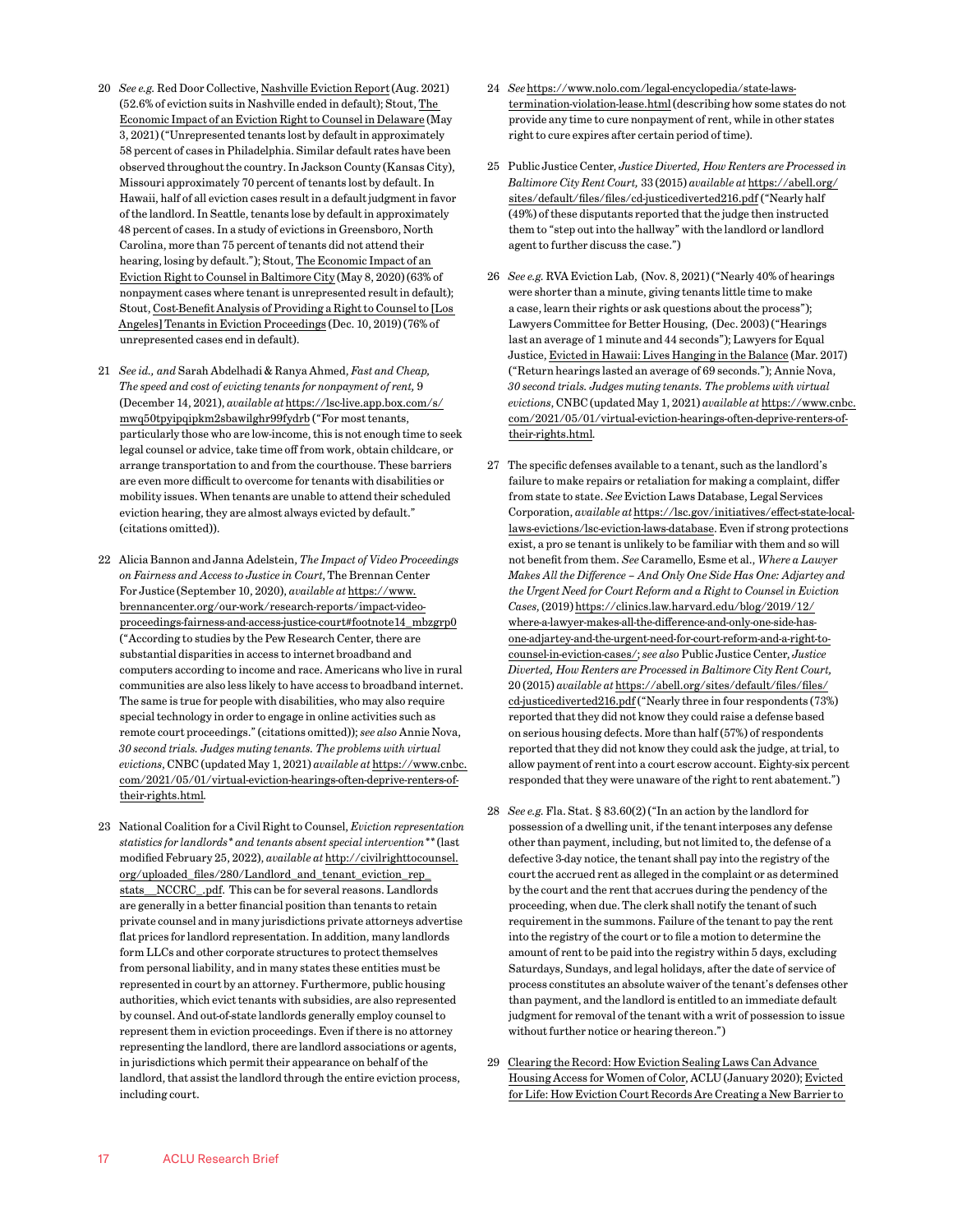<span id="page-17-0"></span>[Housing](https://www.passthehomesact.org/uploads/2/7/0/4/27042339/evicted_for_life_mlri.pdf)*; see also* Duke, Annette and Andrea Park, [Court Database](https://commonwealthmagazine.org/opinion/court-database-shouldnt-be-landlord-screening-tool/)  [Shouldn't Be Landlord Screening Tool: Misleading Eviction Records](https://commonwealthmagazine.org/opinion/court-database-shouldnt-be-landlord-screening-tool/)  [Hinder Those Seeking Housing,](https://commonwealthmagazine.org/opinion/court-database-shouldnt-be-landlord-screening-tool/) Commonwealth Magazine: Nonprofit Journal of Politics, Ideas, and Civic Life, (July 18, 2019).

- [30](#page-1-0) Sarah Abdelhadi & Ranya Ahmed, *Fast and Cheap, The speed and cost of evicting tenants for nonpayment of rent,* 10 (December 14, 2021), *available at* [https://lsc-live.app.box.com/s/](https://lsc-live.app.box.com/s/mwq50tpyipqipkm2sbawilghr99fydrb) [mwq50tpyipqipkm2sbawilghr99fydrb](https://lsc-live.app.box.com/s/mwq50tpyipqipkm2sbawilghr99fydrb) ("Per the laws of 11 states, tenants can be evicted from their homes in as little as two weeks after missing a rent payment.")
- [31](#page-1-0) Sarah Abdelhadi & Ranya Ahmed, *Fast and Cheap, The speed and cost of evicting tenants for nonpayment of rent,* 8-9 (December 14, 2021), *available at* [https://lsc-live.app.box.com/s/](https://lsc-live.app.box.com/s/mwq50tpyipqipkm2sbawilghr99fydrb) [mwq50tpyipqipkm2sbawilghr99fydrb](https://lsc-live.app.box.com/s/mwq50tpyipqipkm2sbawilghr99fydrb)*.*
- [32](#page-2-0) "NCCRC Eviction Representation Statistics for Landlords and Tenants Absent Special Intervention." [http://civilrighttocounsel.](http://civilrighttocounsel.org/uploaded_files/280/Landlord_and_tenant_eviction_rep_stats__NCCRC_.pdf) [org/uploaded\\_files/280/Landlord\\_and\\_tenant\\_eviction\\_rep\\_stats\\_\\_](http://civilrighttocounsel.org/uploaded_files/280/Landlord_and_tenant_eviction_rep_stats__NCCRC_.pdf) [NCCRC\\_.pdf](http://civilrighttocounsel.org/uploaded_files/280/Landlord_and_tenant_eviction_rep_stats__NCCRC_.pdf). NCCRC, November 2, 2021.
- [33](#page-2-0) "To: National Center for State Courts from: Gbao." 2021 State of the State Courts – National Survey Analysis. Accessed February 9, 2022. [https://ncsc.org/\\_\\_data/assets/pdf\\_file/0021/70581/SoSC-](https://ncsc.org/__data/assets/pdf_file/0021/70581/SoSC-Analysis-2021.pdf)[Analysis-2021.pdf.](https://ncsc.org/__data/assets/pdf_file/0021/70581/SoSC-Analysis-2021.pdf)
- [34](#page-2-0) National Coalition for a Civil Right to Counsel Status Map | NCCRC. Accessed February 9, 2022. [http://civilrighttocounsel.org/map.](http://civilrighttocounsel.org/map)
- [35](#page-2-0) Desmond, Matthew, and Rachel Tolbert Kimbro. "Eviction's Fallout: Housing, Hardship, and Health." *Social Forces* 94, no. 1 (2015): 295–324. <https://doi.org/10.1093/sf/sov044>.
- [36](#page-2-0) Desmond, Matthew, and Carl Gershenson. "Housing and Employment Insecurity among the Working Poor." *Social Problems* 63, no. 1 (2016): 46–67. <https://doi.org/10.1093/socpro/spv025>.
- [37](#page-2-0) Desmond, Matthew, and Carl Gershenson. "Housing and Employment Insecurity among the Working Poor." *Social Problems* 63, no. 1 (2016): 46–67. <https://doi.org/10.1093/socpro/spv025>.
- [38](#page-2-0) James Greiner et al, "The Limits of Unbundled Legal Assistance: A Randomized Study in a Massachusetts District Court and Prospects for the Future," 2013, 901–89.
- [39](#page-3-0) Beth C. Weitzman et al, Weitzman, "Pathways to Homelessness Among New York City Families," 1990, *Journal of Social Issues,* 46 no.4: 125–40.
- [40](#page-3-0) Hartman, Chester, and David Robinson. "Evictions: The Hidden Housing Problem." *Housing Policy Debate* 14, no. 4 (2003): 461–501. [https://doi.org/10.1080/10511482.2003.9521483.](https://doi.org/10.1080/10511482.2003.9521483)
- [41](#page-3-0) Matthew Desmond, "Eviction and the Reproduction of Urban Poverty," 2012, *American Journal of Sociology,* 118 no. 1: 88–133.
- [42](#page-3-0) This section provides a brief summary of the potential impacts of homelessness as a result of eviction. However, because of the indirect nature of this topic (eviction à homelessness à negative effects), it was not included in our comprehensive review of the empirical research on the more direct impacts of eviction. Although the pathway from eviction to homelessness to negative outcomes was outside the scope of this Brief and not included in our methodology, given the relationship between homelessness and eviction (which was included

in our review) and the damaging consequences of homelessness, we felt this was a critical topic to note. A review of the empirical research on these indirect effects is warranted and would be a welcome contribution to the research and policy literature.

- [43](#page-3-0) Beth C. Weitzman et al, Weitzman, "Pathways to Homelessness Among New York City Families," 1990, *Journal of Social Issues,* 46 no.4: 125–40.
- [44](#page-3-0) Hartman, Chester, and David Robinson. "Evictions: The Hidden Housing Problem." *Housing Policy Debate* 14, no. 4 (2003): 461–501. [https://doi.org/10.1080/10511482.2003.9521483.](https://doi.org/10.1080/10511482.2003.9521483)
- [45](#page-3-0) Collinson, Rob and Davin Kristopher Reed. "The Effects of Evictions on Low-Income Households." (2018). [https://www.law.nyu.edu/](https://www.law.nyu.edu/sites/default/files/upload_documents/evictions_collinson_reed.pdf) [sites/default/files/upload\\_documents/evictions\\_collinson\\_reed.pdf](https://www.law.nyu.edu/sites/default/files/upload_documents/evictions_collinson_reed.pdf)
- [46](#page-3-0) Larkin, Heather, Amanda Aykanian, and Calvin L. Streeter. "Chapter 1-3." Essay. In *Homelessness Prevention and Intervention in Social Work: Policies, Programs, and Practices*. Cham, Switzerland: Springer, 2019.
- [47](#page-3-0) Lebrun-Harris, Lydie A., Travis P. Baggett, Darlene M. Jenkins, Alek Sripipatana, Ravi Sharma, A. Seiji Hayashi, Charles A. Daly, and Quyen Ngo-Metzger. "Health Status and Health Care Experiences among Homeless Patients in Federally Supported Health Centers: Findings from the 2009 Patient Survey." *Health Services Research* 48, no. 3 (2012): 992–1017. [https://doi.org/10.1111/1475-6773.12009.](https://doi.org/10.1111/1475-6773.12009)
- [48](#page-3-0) Collinson, Rob and Davin Kristopher Reed. "The Effects of Evictions on Low-Income Households." (2018). [https://www.law.nyu.edu/](https://www.law.nyu.edu/sites/default/files/upload_documents/evictions_collinson_reed.pdf) [sites/default/files/upload\\_documents/evictions\\_collinson\\_reed.pdf](https://www.law.nyu.edu/sites/default/files/upload_documents/evictions_collinson_reed.pdf)
- [49](#page-3-0) Koegel, Paul, Greer Sullivan, Audrey Burnam, Sally C. Morton, and Suzanne Wenzel. "Utilization of Mental Health and Substance Abuse Services among Homeless Adults in Los Angeles." *Med Care* 37, no. 3 (March 1999): 306–17. [https://doi.](https://doi.org/10.1097/00005650-199903000-00010) [org/10.1097/00005650-199903000-00010](https://doi.org/10.1097/00005650-199903000-00010).
- [50](#page-3-0) Koegel, Paul, Greer Sullivan, Audrey Burnam, Sally C. Morton, and Suzanne Wenzel. "Utilization of Mental Health and Substance Abuse Services among Homeless Adults in Los Angeles." *Med Care* 37, no. 3 (March 1999): 306–17. [https://doi.](https://doi.org/10.1097/00005650-199903000-00010) [org/10.1097/00005650-199903000-00010](https://doi.org/10.1097/00005650-199903000-00010).
- [51](#page-3-0) "Disparities in Academic Achievement." Institute for Children Poverty Homelessness. Accessed March 14, 2022. [https://www.](https://www.icphusa.org/reports/disparities-in-academic-achievement/#1-1-are-homeless-students-performing-at-grade-level-) [icphusa.org/reports/disparities-in-academic-achievement/#1-1-are](https://www.icphusa.org/reports/disparities-in-academic-achievement/#1-1-are-homeless-students-performing-at-grade-level-)[homeless-students-performing-at-grade-level-](https://www.icphusa.org/reports/disparities-in-academic-achievement/#1-1-are-homeless-students-performing-at-grade-level-).
- [52](#page-3-0) "Disparities in Academic Achievement." Institute for Children Poverty Homelessness. Accessed March 14, 2022. [https://www.](https://www.icphusa.org/reports/disparities-in-academic-achievement/#1-1-are-homeless-students-performing-at-grade-level-) [icphusa.org/reports/disparities-in-academic-achievement/#1-1-are](https://www.icphusa.org/reports/disparities-in-academic-achievement/#1-1-are-homeless-students-performing-at-grade-level-)[homeless-students-performing-at-grade-level-](https://www.icphusa.org/reports/disparities-in-academic-achievement/#1-1-are-homeless-students-performing-at-grade-level-).
- [53](#page-3-0) Deck, Stacy M. "School Outcomes for Homeless Children: Differences among Sheltered, Doubled-up, and Poor, Housed Children." *Journal of Children and Poverty* 23, no. 1 (2016): 57–77. [https://doi.](https://doi.org/10.1080/10796126.2016.1247347) [org/10.1080/10796126.2016.1247347.](https://doi.org/10.1080/10796126.2016.1247347)
- [54](#page-4-0) Ziol-Guest, Kathleen, and Ariel Kalil. "Frequent Moves in Childhood Can Affect Later Earnings, Work, and Education." MacArthur Foundation. MacArthur Foundation, March 2014. [https://housingmatters.urban.](https://housingmatters.urban.org/sites/default/files/wp-content/uploads/2014/09/How-Housing-Matters-Policy-Research-Brief-Frequent-Moves-in-Childhood-Can-Affect-Later-Earnings-Work-and-Education.pdf.) [org/sites/default/files/wp-content/uploads/2014/09/](https://housingmatters.urban.org/sites/default/files/wp-content/uploads/2014/09/How-Housing-Matters-Policy-Research-Brief-Frequent-Moves-in-Childhood-Can-Affect-Later-Earnings-Work-and-Education.pdf.)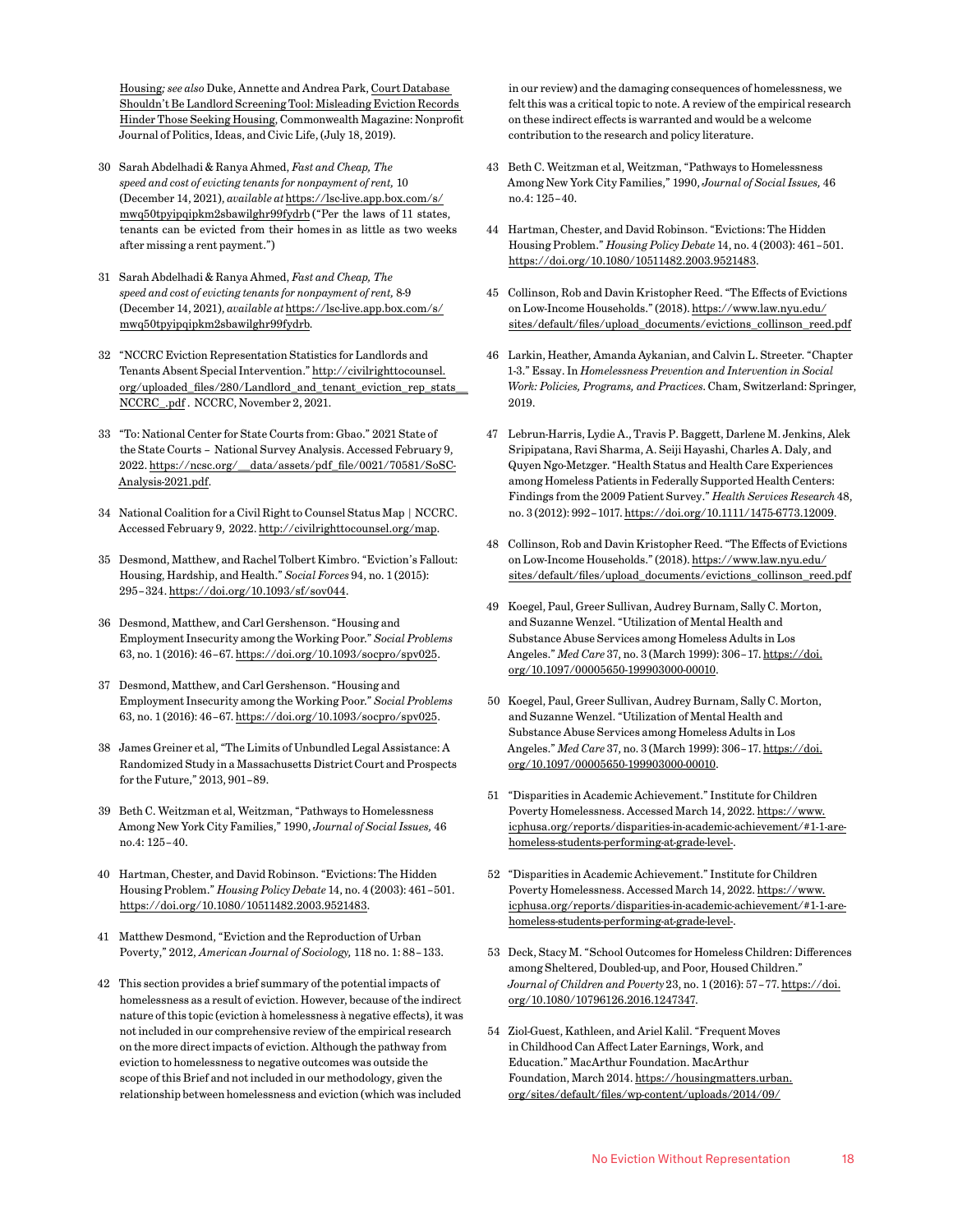<span id="page-18-0"></span>[How-Housing-Matters-Policy-Research-Brief-Frequent-Moves-in-](https://housingmatters.urban.org/sites/default/files/wp-content/uploads/2014/09/How-Housing-Matters-Policy-Research-Brief-Frequent-Moves-in-Childhood-Can-Affect-Later-Earnings-Work-and-Education.pdf.)[Childhood-Can-Affect-Later-Earnings-Work-and-Education.pdf.](https://housingmatters.urban.org/sites/default/files/wp-content/uploads/2014/09/How-Housing-Matters-Policy-Research-Brief-Frequent-Moves-in-Childhood-Can-Affect-Later-Earnings-Work-and-Education.pdf.)

- [55](#page-4-0) Ziol-Guest, Kathleen, and Ariel Kalil. "Frequent Moves in Childhood Can Affect Later Earnings, Work, and Education." MacArthur Foundation. MacArthur Foundation, March 2014. [https://](https://housingmatters.urban.org/sites/default/files/wp-content/uploads/2014/09/How-Housing-Matters-Policy-Research-Brief-Frequent-Moves-in-Childhood-Can-Affect-Later-Earnings-Work-and-Education.pdf.) [housingmatters.urban.org/sites/default/files/wp-content/](https://housingmatters.urban.org/sites/default/files/wp-content/uploads/2014/09/How-Housing-Matters-Policy-Research-Brief-Frequent-Moves-in-Childhood-Can-Affect-Later-Earnings-Work-and-Education.pdf.) [uploads/2014/09/How-Housing-Matters-Policy-Research-Brief-](https://housingmatters.urban.org/sites/default/files/wp-content/uploads/2014/09/How-Housing-Matters-Policy-Research-Brief-Frequent-Moves-in-Childhood-Can-Affect-Later-Earnings-Work-and-Education.pdf.)[Frequent-Moves-in-Childhood-Can-Affect-Later-Earnings-Work-and-](https://housingmatters.urban.org/sites/default/files/wp-content/uploads/2014/09/How-Housing-Matters-Policy-Research-Brief-Frequent-Moves-in-Childhood-Can-Affect-Later-Earnings-Work-and-Education.pdf.)[Education.pdf.](https://housingmatters.urban.org/sites/default/files/wp-content/uploads/2014/09/How-Housing-Matters-Policy-Research-Brief-Frequent-Moves-in-Childhood-Can-Affect-Later-Earnings-Work-and-Education.pdf.)
- [56](#page-4-0) Rebekah Levine Coley and Melissa Kull, "Is Moving During Childhood Harmful?" How Housing Matters series. (Chicago: MacArthur Foundation, 2016). [https://www.macfound.org/media/](https://www.macfound.org/media/files/HHM_Brief_-_Is_Moving_During_Childhood_Harmful_2.pdf) [files/HHM\\_Brief\\_-\\_Is\\_Moving\\_During\\_Childhood\\_Harmful\\_2.pdf](https://www.macfound.org/media/files/HHM_Brief_-_Is_Moving_During_Childhood_Harmful_2.pdf)
- [57](#page-4-0) King, Shelby R. "Minor Defendants: Kids Are Being Named in Evictions." Shelterforce. Shelterforce, November 12, 2021. [https://shelterforce.org/2021/11/11/](https://shelterforce.org/2021/11/11/minor-defendants-kids-are-being-named-in-evictions/) [minor-defendants-kids-are-being-named-in-evictions/.](https://shelterforce.org/2021/11/11/minor-defendants-kids-are-being-named-in-evictions/)
- [58](#page-4-0) Frazer, Jason. "NECN Investigates: Growing Number of Kids Named on Eviction Notices." NBC Boston. NBC10 Boston, November 17, 2016. [https://www.nbcboston.com/news/local/necn-investigates](https://www.nbcboston.com/news/local/necn-investigates-growing-number-of-kids-named-on-eviction-notices/57252/)[growing-number-of-kids-named-on-eviction-notices/57252/.](https://www.nbcboston.com/news/local/necn-investigates-growing-number-of-kids-named-on-eviction-notices/57252/)
- [59](#page-4-0) King, Shelby R. "Minor Defendants: Kids Are Being Named in Evictions." Shelterforce. Shelterforce, November 12, 2021. [https://shelterforce.org/2021/11/11/](https://shelterforce.org/2021/11/11/minor-defendants-kids-are-being-named-in-evictions/) [minor-defendants-kids-are-being-named-in-evictions/.](https://shelterforce.org/2021/11/11/minor-defendants-kids-are-being-named-in-evictions/)
- [60](#page-4-0) Vasquez-Vera, Hugo, Laia Palencia, Ingrid Magna, Carlos Mena, Jaime Neira, and Carme Borrell. "The Threat of Home Eviction and Its Effects on Health through the Equity Lens: A Systematic Review." *Elsevier, Social Science & Medicine* 175 (January 9, 2017): 199–208. <https://doi.org/http://dx.doi.org/10.1016/j.socscimed.2017.01.010>.
- [61](#page-4-0) [Megan E. Hatch and Jinhee Yun, "Losing Your Home Is Bad for Your](https://www.zotero.org/google-docs/?tuQaeo)  [Health: Short- and Medium-Term Health Effects of Eviction on Young](https://www.zotero.org/google-docs/?tuQaeo)  [Adults,"](https://www.zotero.org/google-docs/?tuQaeo) *[Housing Policy Debate](https://www.zotero.org/google-docs/?tuQaeo),* 31, no. 3-5 (2021): 469-489.
- [62](#page-4-0) Tsai, Jack, Natalie Jones, Dorota Szymkowiak, and Robert A. Rosenheck. "Longitudinal Study of the Housing and Mental Health Outcomes of Tenants Appearing in Eviction Court." *Social Psychiatry and Psychiatric Epidemiology* 56, no. 9 (2020): 1679–86. [https://doi.](https://doi.org/10.1007/s00127-020-01953-2) [org/10.1007/s00127-020-01953-2.](https://doi.org/10.1007/s00127-020-01953-2)
- [63](#page-4-0) [Francisca García-Cobián Richter et al., "An Integrated Data System](https://www.zotero.org/google-docs/?lqqxfT)  [Lens Into Evictions and Their Effects,"](https://www.zotero.org/google-docs/?lqqxfT) *[Housing Policy Debate](https://www.zotero.org/google-docs/?lqqxfT)*[, March](https://www.zotero.org/google-docs/?lqqxfT)  [4, 2021, 1–23.](https://www.zotero.org/google-docs/?lqqxfT)
- [64](#page-4-0) (at 22, "…we estimate that each eviction in the first, third, and fifth year of life increased urban children's prospective risk of lead poisoning by 2.45 times.")
- [65](#page-5-0) Niccolai, Linda M., Kim M. Blankenship, and Danya E. Keene. "Eviction from Renter-Occupied Households and Rates of Sexually Transmitted Infections: A County-Level Ecological Analysis." *Sexually Transmitted Diseases* 46, no. 1 (2019): 63–68. [https://doi.](https://doi.org/10.1097/olq.0000000000000904) [org/10.1097/olq.0000000000000904.](https://doi.org/10.1097/olq.0000000000000904)
- [66](#page-5-0) Niccolai, Linda M., Kim M. Blankenship, and Danya E. Keene. "Eviction from Renter-Occupied Households and Rates of Sexually Transmitted Infections: A County-Level Ecological Analysis."

*Sexually Transmitted Diseases* 46, no. 1 (2019): 63–68. [https://doi.](https://doi.org/10.1097/olq.0000000000000904) [org/10.1097/olq.0000000000000904.](https://doi.org/10.1097/olq.0000000000000904)

- [67](#page-5-0) [Kathryn M. Leifheit and Jacky M. Jennings, "Eviction as a Social](https://www.zotero.org/google-docs/?cWtXL0)  [Determinant of Sexual Health Outcomes," Sexually Transmitted](https://www.zotero.org/google-docs/?cWtXL0)  [Diseases 46, no. 1 \(January 2019\): 69–71.](https://www.zotero.org/google-docs/?cWtXL0) [Linda M. Niccolai, Kim M.](https://www.zotero.org/google-docs/?FW4cAf)  [Blankenship, and Danya E. Keene, "Eviction from Renter-Occupied](https://www.zotero.org/google-docs/?FW4cAf)  [Households and Rates of Sexually Transmitted Infections: A County-](https://www.zotero.org/google-docs/?FW4cAf)[Level Ecological Analysis," Sexually Transmitted Diseases 46, no. 1](https://www.zotero.org/google-docs/?FW4cAf)  [\(January 2019\): 63–68](https://www.zotero.org/google-docs/?FW4cAf).
- [68](#page-5-0) Desmond, Matthew, and Rachel Tolbert Kimbro. "Eviction's Fallout: Housing, Hardship, and Health." *Social Forces* 94, no. 1 (2015): 295–324. <https://doi.org/10.1093/sf/sov044>.
- [69](#page-5-0) Himmelstein, Gracie, and Matthew Desmond. "Association of Eviction with Adverse Birth Outcomes Among Women in Georgia, 2000 to 2016." *JAMA Pediatrics* 175, no. 5 (2021): 494. [https://doi.](https://doi.org/10.1001/jamapediatrics.2020.6550) [org/10.1001/jamapediatrics.2020.6550.](https://doi.org/10.1001/jamapediatrics.2020.6550)
- [70](#page-5-0) Vasquez-Vera, Hugo, Laia Palencia, Ingrid Magna, Carlos Mena, Jaime Neira, and Carme Borrell. "The Threat of Home Eviction and Its Effects on Health through the Equity Lens: A Systematic Review." *Elsevier, Social Science & Medicine* 175 (January 9, 2017).
- [71](#page-5-0) Vasquez-Vera, Hugo, Laia Palencia, Ingrid Magna, Carlos Mena, Jaime Neira, and Carme Borrell. "The Threat of Home Eviction and Its Effects on Health through the Equity Lens: A Systematic Review." *Elsevier, Social Science & Medicine* 175 (January 9, 2017): 199–208. <https://doi.org/http://dx.doi.org/10.1016/j.socscimed.2017.01.010>.
- [72](#page-5-0) Schwartz, Gabriel L., Justin M. Feldman, Scarlett S. Wang, and Sherry A. Glied. "Eviction, Healthcare Utilization, and Disenrollment among New York City Medicaid Patients." *American Journal of Preventive Medicine* 62, no. 2 (2022): 157–64. [https://doi.](https://doi.org/10.1016/j.amepre.2021.07.018) [org/10.1016/j.amepre.2021.07.018.](https://doi.org/10.1016/j.amepre.2021.07.018)
- [73](#page-5-0) "Black, Non-Hispanic Women and Latinas Use Advance Child Tax Credit to Cover Necessities and Pay down Debt in the Last Month of Payments." National Women's Law Center, February 3, 2022. [https://nwlc.org/resource/black-non-hispanic-women-and-latinas](https://nwlc.org/resource/black-non-hispanic-women-and-latinas-use-advance-child-tax-credit-to-cover-necessities-and-pay-down-debt-in-the-last-month-of-payments/)[use-advance-child-tax-credit-to-cover-necessities-and-pay-down-debt](https://nwlc.org/resource/black-non-hispanic-women-and-latinas-use-advance-child-tax-credit-to-cover-necessities-and-pay-down-debt-in-the-last-month-of-payments/)[in-the-last-month-of-payments/](https://nwlc.org/resource/black-non-hispanic-women-and-latinas-use-advance-child-tax-credit-to-cover-necessities-and-pay-down-debt-in-the-last-month-of-payments/).
- [74](#page-5-0) Hepburn, Peter, and Renee Louis. "Preliminary Analysis: Shifts in Eviction Filings from the CARES Act to the CDC Order." The Eviction Lab. The Eviction Lab, September 22, 2020. [https://](https://evictionlab.org/shifts-in-eviction-filings-from-cares-act-to-cdc-order/) [evictionlab.org/shifts-in-eviction-filings-from-cares-act-to-cdc-order/.](https://evictionlab.org/shifts-in-eviction-filings-from-cares-act-to-cdc-order/)
- [75](#page-5-0) "Emergency Rental Assistance Program." U.S. Department of the Treasury, January 26, 2022. [https://](https://home.treasury.gov/policy-issues/coronavirus/assistance-for-state-local-and-tribal-governments/emergency-rental-assistance-program) [home.treasury.gov/policy-issues/coronavirus/](https://home.treasury.gov/policy-issues/coronavirus/assistance-for-state-local-and-tribal-governments/emergency-rental-assistance-program) [assistance-for-state-local-and-tribal-governments/](https://home.treasury.gov/policy-issues/coronavirus/assistance-for-state-local-and-tribal-governments/emergency-rental-assistance-program) [emergency-rental-assistance-program](https://home.treasury.gov/policy-issues/coronavirus/assistance-for-state-local-and-tribal-governments/emergency-rental-assistance-program).
- [76](#page-5-0) "Legal Services Use Fed. Funds For Tenant Rep / Right To Counsel." Legal Services Use Fed. funds for tenant rep / right to counsel, November 17, 2021. http://civilrighttocounsel.org/ major\_developments/1463.
- [77](#page-5-0) Kasakove, Sophie, and Glenn Thrush. "Federal Rental Assistance Is Running out, with Tenants Still in Need." The New York Times. The New York Times, January 7, 2022. [https://www.nytimes.](https://www.nytimes.com/2022/01/07/us/federal-rental-assistance-evictions.html) [com/2022/01/07/us/federal-rental-assistance-evictions.html](https://www.nytimes.com/2022/01/07/us/federal-rental-assistance-evictions.html).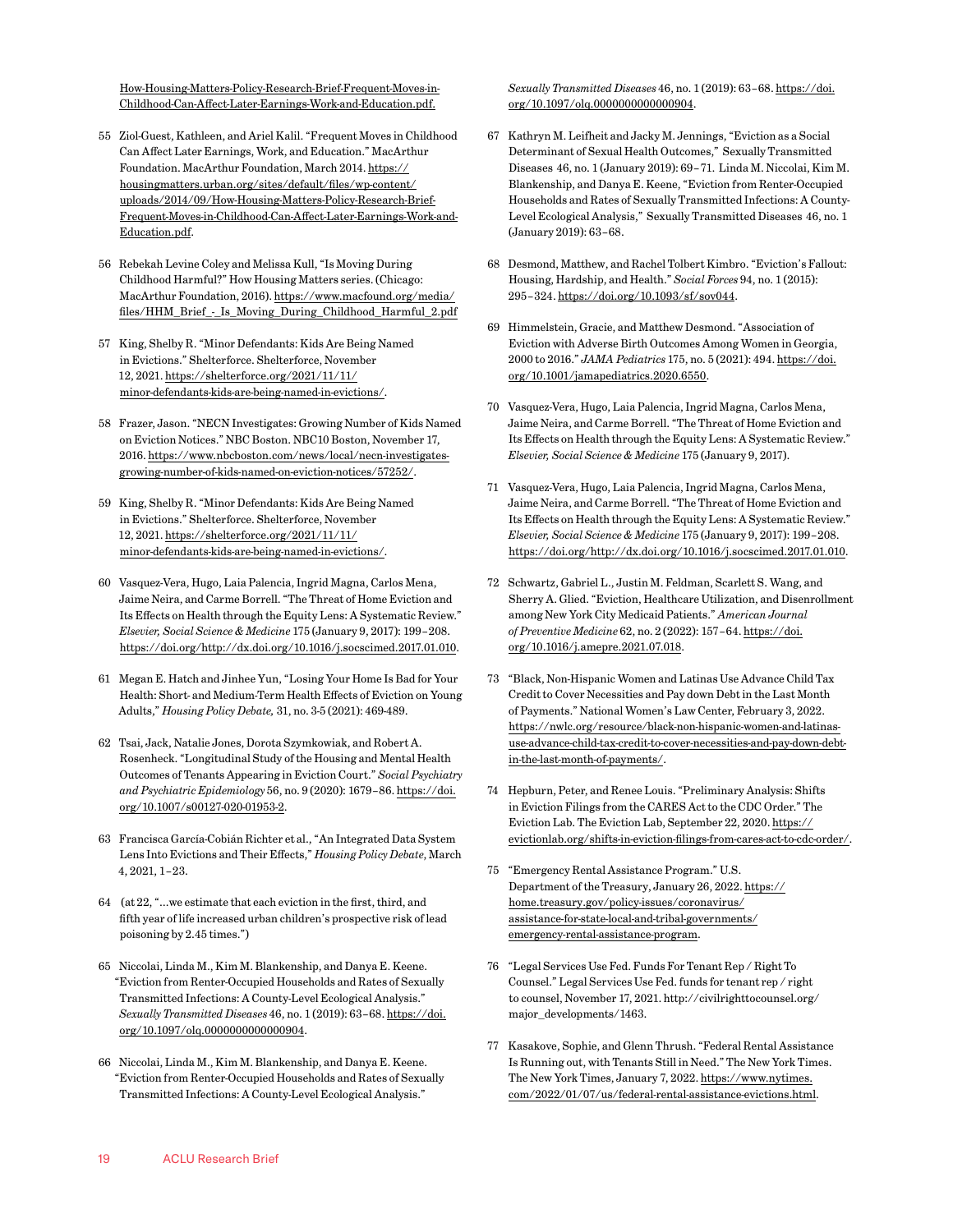- <span id="page-19-0"></span>[78](#page-5-0) Thrush, Glenn. "Treasury Shifts \$377 Million among States as Pandemic Housing Aid Dries Up." The New York Times. The New York Times, March 16, 2022. [https://www.nytimes.](https://www.nytimes.com/2022/03/16/us/politics/pandemic-housing-aid.html) [com/2022/03/16/us/politics/pandemic-housing-aid.html.](https://www.nytimes.com/2022/03/16/us/politics/pandemic-housing-aid.html)
- [79](#page-5-0) [Emily A. Benfer et al., "Eviction, Health Inequity, and the Spread](https://www.zotero.org/google-docs/?wcD8bs)  [of COVID-19: Housing Policy as a Primary Pandemic Mitigation](https://www.zotero.org/google-docs/?wcD8bs)  [Strategy,"](https://www.zotero.org/google-docs/?wcD8bs) *[Journal of Urban Health](https://www.zotero.org/google-docs/?wcD8bs)* [98, no. 1 \(February 1, 2021\): 1–12.](https://www.zotero.org/google-docs/?wcD8bs)
- [80](#page-6-0) Shah, Paru, and Amber Wichowsky. "Foreclosure's Fallout: Economic Adversity and Voter Turnout." *Political Behavior* 41, no. 4 (2019): 1099-1115. Estrada Correa, Vanesa, and Martin Johnson. "Foreclosure Depresses Voter Turnout: Neighborhood Disruption and the 2008 Presidential Election in California." *Social Science Quarterly* 93, no. 3 (2012): 559-576.
- [81](#page-6-0) Hall, A.B., Yoder, J. and Karandikar, N., 2021. Economic distress and voting: evidence from the subprime mortgage crisis. *Political Science Research and Methods*, *9*(2), pp.327-344.
- [82](#page-6-0) van Holm, Eric Joseph, and Jake Monaghan. "Eviction and the Dissolution of Neighborhoods." *Housing Policy Debate* 31, no. 2 (2021): 197-213.
- [83](#page-6-0) Ojeda, Christopher, Jamila Michener, and Jake Haselswerdt. "The Politics of Personal Crisis: How Negative Life Events Affect Political Participation." *Available at SSRN 3573758* (2020).
- [84](#page-6-0) Slee, Gillian, and Matthew Desmond. "Eviction and Voter Turnout: The Political Consequences of Housing Instability." *Politics & Society*, 2021, 003232922110507. [https://doi.](https://doi.org/10.1177/00323292211050716) [org/10.1177/00323292211050716](https://doi.org/10.1177/00323292211050716).
- [85](#page-6-0) Slee, Gillian, and Matthew Desmond. "Eviction and Voter Turnout: The Political Consequences of Housing Instability." *Politics & Society*, 2021, 003232922110507. [https://doi.](https://doi.org/10.1177/00323292211050716) [org/10.1177/00323292211050716](https://doi.org/10.1177/00323292211050716).
- [86](#page-6-0) Hepburn, Peter, Renee Louis, Joe Fish, Emily Lemmerman, Anne Kat Alexander, Timothy A. Thomas, Robert Koehler, Emily Benfer, and Matthew Desmond. "U.S. Eviction Filing Patterns in 2020." *Socius: Sociological Research for a Dynamic World* 7 (2021): 237802312110099.<https://doi.org/10.1177/23780231211009983>.
- [87](#page-6-0) Hepburn, Peter, Renee Louis, and Matthew Desmond. "Racial and Gender Disparities among Evicted Americans." *Sociological Science* 7 (2020): 649–62.<https://doi.org/10.15195/v7.a27>.
- [88](#page-6-0) Beiers, Sophie, Sandra Park, and Linda Morris. "ACLU News & Commentary." American Civil Liberties Union, January 10, 2020. [https://www.aclu.org/news/racial-justice/](https://www.aclu.org/news/racial-justice/clearing-the-record-how-eviction-sealing-laws-can-advance-housing-access-for-women-of-color/) [clearing-the-record-how-eviction-sealing-laws-can-advance-housing](https://www.aclu.org/news/racial-justice/clearing-the-record-how-eviction-sealing-laws-can-advance-housing-access-for-women-of-color/)[access-for-women-of-color/](https://www.aclu.org/news/racial-justice/clearing-the-record-how-eviction-sealing-laws-can-advance-housing-access-for-women-of-color/).
- [89](#page-6-0) Beiers, Sophie, Sandra Park, and Linda Morris. "ACLU News & Commentary." American Civil Liberties Union, January 10, 2020. [https://www.aclu.org/news/racial-justice/](https://www.aclu.org/news/racial-justice/clearing-the-record-how-eviction-sealing-laws-can-advance-housing-access-for-women-of-color/) [clearing-the-record-how-eviction-sealing-laws-can-advance-housing](https://www.aclu.org/news/racial-justice/clearing-the-record-how-eviction-sealing-laws-can-advance-housing-access-for-women-of-color/)[access-for-women-of-color/](https://www.aclu.org/news/racial-justice/clearing-the-record-how-eviction-sealing-laws-can-advance-housing-access-for-women-of-color/).
- [90](#page-6-0) Hepburn, Peter, Renee Louis, and Matthew Desmond. "Racial and Gender Disparities among Evicted Americans." *Sociological Science* 7 (2020): 649–62.<https://doi.org/10.15195/v7.a27>.
- [91](#page-6-0) Park, Sandra. "Unfair Eviction Screening Policies Are Disproportionately Blacklisting Black Women." American Civil Liberties Union. American Civil Liberties Union, April 18, 2018. [https://www.aclu.org/blog/womens-rights/violence-against-women/](https://www.aclu.org/blog/womens-rights/violence-against-women/unfair-eviction-screening-policies-are-disproportionately) [unfair-eviction-screening-policies-are-disproportionately](https://www.aclu.org/blog/womens-rights/violence-against-women/unfair-eviction-screening-policies-are-disproportionately).
- [92](#page-6-0) Fair Housing Act, 42 U.S.C. 3601.
- [93](#page-6-0) Matthew Desmond et al., "Evicting Children," *Social Forces* 92, no. 1 (September 1, 2013): 304, .<https://doi.org/10.1093/sf/sot047>.
- [94](#page-6-0) Desmond, Matthew, and Carl Gershenson. "Who Gets Evicted? Assessing Individual, Neighborhood, and Network Factors." *Social Science Research* 62 (2017): 369. [https://doi.org/10.1016/j.](https://doi.org/10.1016/j.ssresearch.2016.08.017) [ssresearch.2016.08.017.](https://doi.org/10.1016/j.ssresearch.2016.08.017)
- [95](#page-6-0) Lundberg, Ian, and Louis Donnelly. "A Research Note on the Prevalence of Housing Eviction among Children Born in U.S. Cities." *Demography* 56, no. 1 (2018): 399. [https://doi.org/10.1007/](https://doi.org/10.1007/s13524-018-0735-y) [s13524-018-0735-y.](https://doi.org/10.1007/s13524-018-0735-y)
- [96](#page-6-0) Lundberg, Ian, and Louis Donnelly. "A Research Note on the Prevalence of Housing Eviction among Children Born in U.S. Cities." *Demography* 56, no. 1 (2018): 401. [https://doi.org/10.1007/](https://doi.org/10.1007/s13524-018-0735-y) [s13524-018-0735-y.](https://doi.org/10.1007/s13524-018-0735-y)
- [97](#page-6-0) Lundberg, Ian, and Louis Donnelly. "A Research Note on the Prevalence of Housing Eviction among Children Born in U.S. Cities." *Demography* 56, no. 1 (2018): 401. [https://doi.org/10.1007/](https://doi.org/10.1007/s13524-018-0735-y) [s13524-018-0735-y.](https://doi.org/10.1007/s13524-018-0735-y)
- [98](#page-6-0) Vasquez-Vera, Hugo, Laia Palencia, Ingrid Magna, Carlos Mena, Jaime Neira, and Carme Borrell. "The Threat of Home Eviction and Its Effects on Health through the Equity Lens: A Systematic Review." *Elsevier, Social Science & Medicine* 175 (January 9, 2017): 199–208. <https://doi.org/http://dx.doi.org/10.1016/j.socscimed.2017.01.010>.
- [99](#page-6-0) [Victor Geminiani, Jennifer F Chin, and Isaiah Feldman-Schwartz,](https://www.zotero.org/google-docs/?iYfLvs)  ["Lives Hanging in the Balance,"n](https://www.zotero.org/google-docs/?iYfLvs).d.
- [100](#page-6-0) [Victor Geminiani, Jennifer F Chin, and Isaiah Feldman-Schwartz,](https://www.zotero.org/google-docs/?iYfLvs)  ["Lives Hanging in the Balance,"n](https://www.zotero.org/google-docs/?iYfLvs).d.
- [101](#page-7-0) "NCCRC Eviction Representation Statistics for Landlords and Tenants Absent Special Intervention." [http://civilrighttocounsel.](http://civilrighttocounsel.org/uploaded_files/280/Landlord_and_tenant_eviction_rep_stats__NCCRC_.pdf) [org/uploaded\\_files/280/Landlord\\_and\\_tenant\\_eviction\\_rep\\_stats\\_\\_](http://civilrighttocounsel.org/uploaded_files/280/Landlord_and_tenant_eviction_rep_stats__NCCRC_.pdf) [NCCRC\\_.pdf](http://civilrighttocounsel.org/uploaded_files/280/Landlord_and_tenant_eviction_rep_stats__NCCRC_.pdf) . NCCRC, November 2, 2021.
- [102](#page-7-0) For more discussion of the right to counsel in eviction proceedings, see [http://civilrighttocounsel.org/map](https://urldefense.com/v3/__https:/nam11.safelinks.protection.outlook.com/?url=http*3A*2F*2Fcivilrighttocounsel.org*2Fmap&data=04*7C01*7CRoumiantsevaM*40publicjustice.org*7C7bbe889ea7ac4d7a09e408d9e7850444*7C6f7720f5ee0243238f4104395164ed6d*7C0*7C0*7C637795380771895415*7CUnknown*7CTWFpbGZsb3d8eyJWIjoiMC4wLjAwMDAiLCJQIjoiV2luMzIiLCJBTiI6Ik1haWwiLCJXVCI6Mn0*3D*7C3000&sdata=mbZDmDlYu4DNU9SpD*2FrrXwjtWmRDn0JBOp6CUuqKDg8*3D&reserved=0__;JSUlJSUlJSUlJSUlJSUlJSUl!!Phyt6w!OxB61lKLVDgbOMwp_2HKWeisQgPKsBKKyukDf0_YTfcSSVrNFXuJzyYsBGIs-A$).
- [103](#page-7-0) "Interactive Map: Civil Right to Counsel: NCCRC." Interactive Map | Civil Right to Counsel | NCCRC. Accessed February 9, 2022. [http://](http://civilrighttocounsel.org/map) [civilrighttocounsel.org/map](http://civilrighttocounsel.org/map).
- [104](#page-7-0) "Bill Text." Bill Text AB-590 Legal aid. Accessed February 9, 2022. [https://leginfo.legislature.ca.gov/faces/billTextClient.](https://leginfo.legislature.ca.gov/faces/billTextClient.xhtml?bill_id=200920100AB590) [xhtml?bill\\_id=200920100AB590](https://leginfo.legislature.ca.gov/faces/billTextClient.xhtml?bill_id=200920100AB590).
- [105](#page-7-0) "Appointed Legal Counsel in Civil Cases." Bill Text AB-330 Appointed legal counsel in civil cases. Accessed February 10, 2022. [https://leginfo.legislature.ca.gov/faces/billTextClient.](https://leginfo.legislature.ca.gov/faces/billTextClient.xhtml?bill_id=201920200AB330) [xhtml?bill\\_id=201920200AB330](https://leginfo.legislature.ca.gov/faces/billTextClient.xhtml?bill_id=201920200AB330).